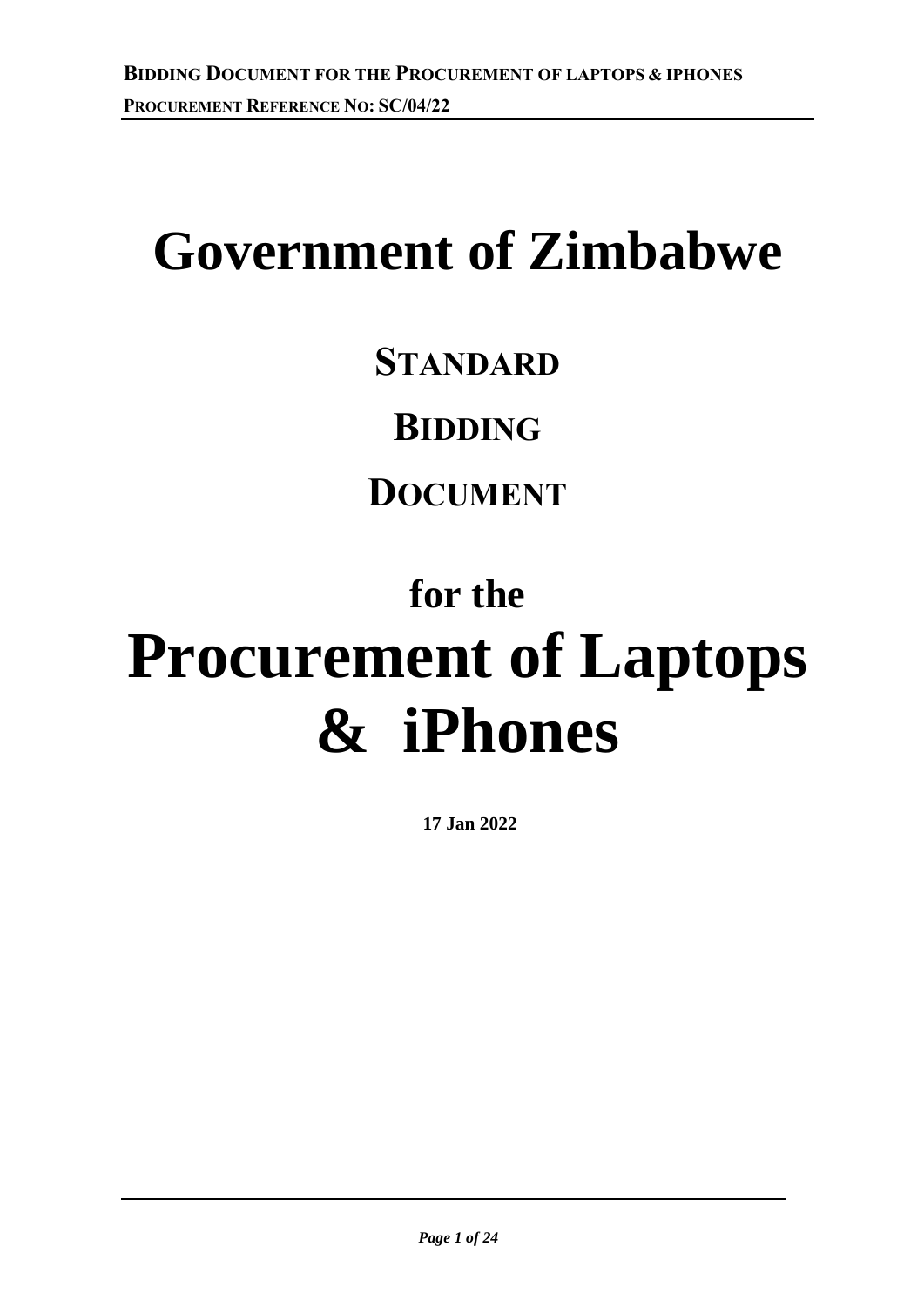### **BIDDING DOCUMENT FOR THE PROCUREMENT OF LAPTOPS & IPHONES PROCUREMENT REFERENCE NO: SC/04/22**

**Standard Bidding Document for the Procurement of9 Laptops**

**Procurement Reference No: SC/04/22**

**Procuring Entity: SUNWAY CITY PVT LTD**

**Date of Issue: 17 January 2022**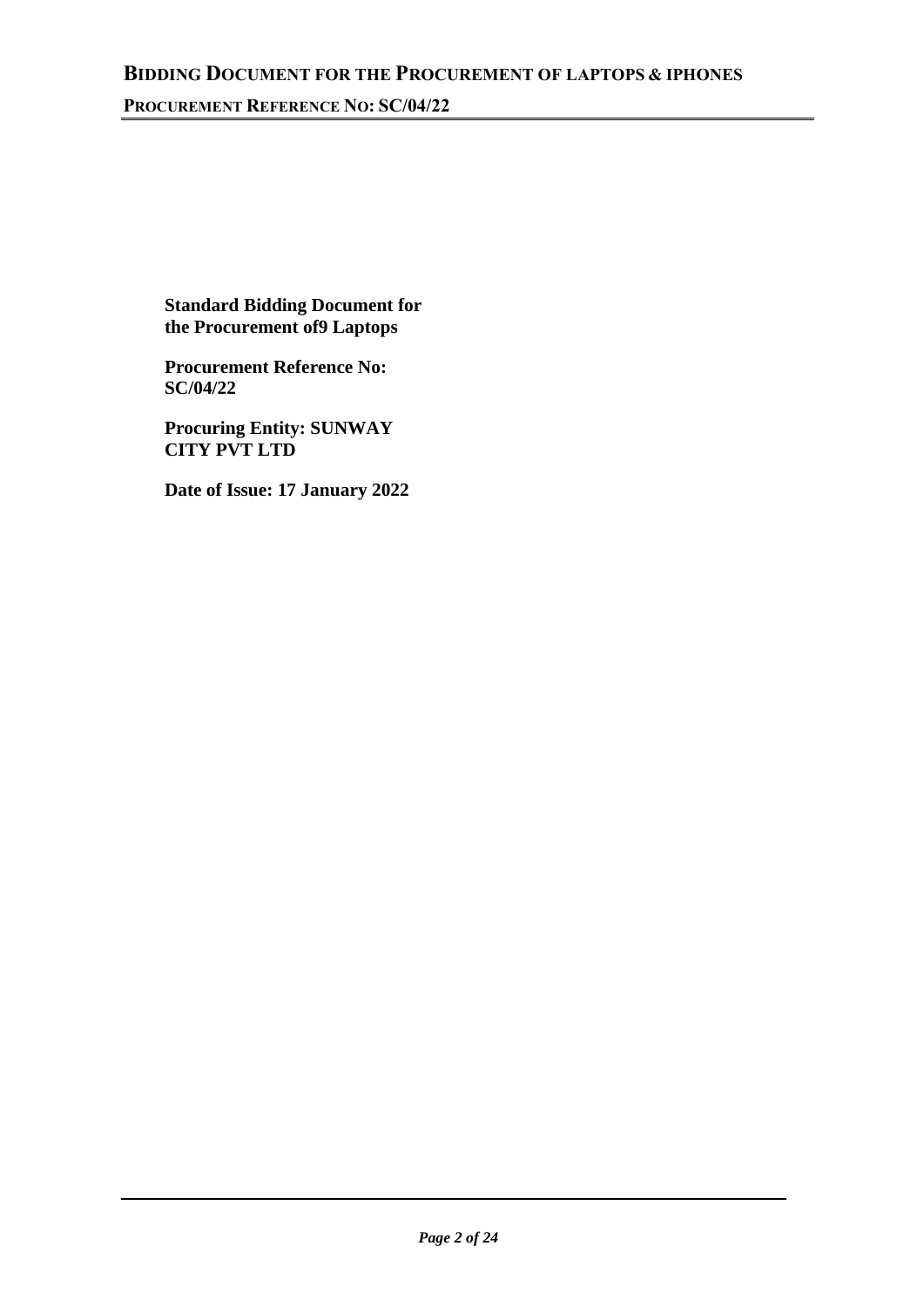### **Table of Contents**

**Part 1: Bidding Procedures**

**Part 2: Statement of Requirements**

**Part 3: Contract**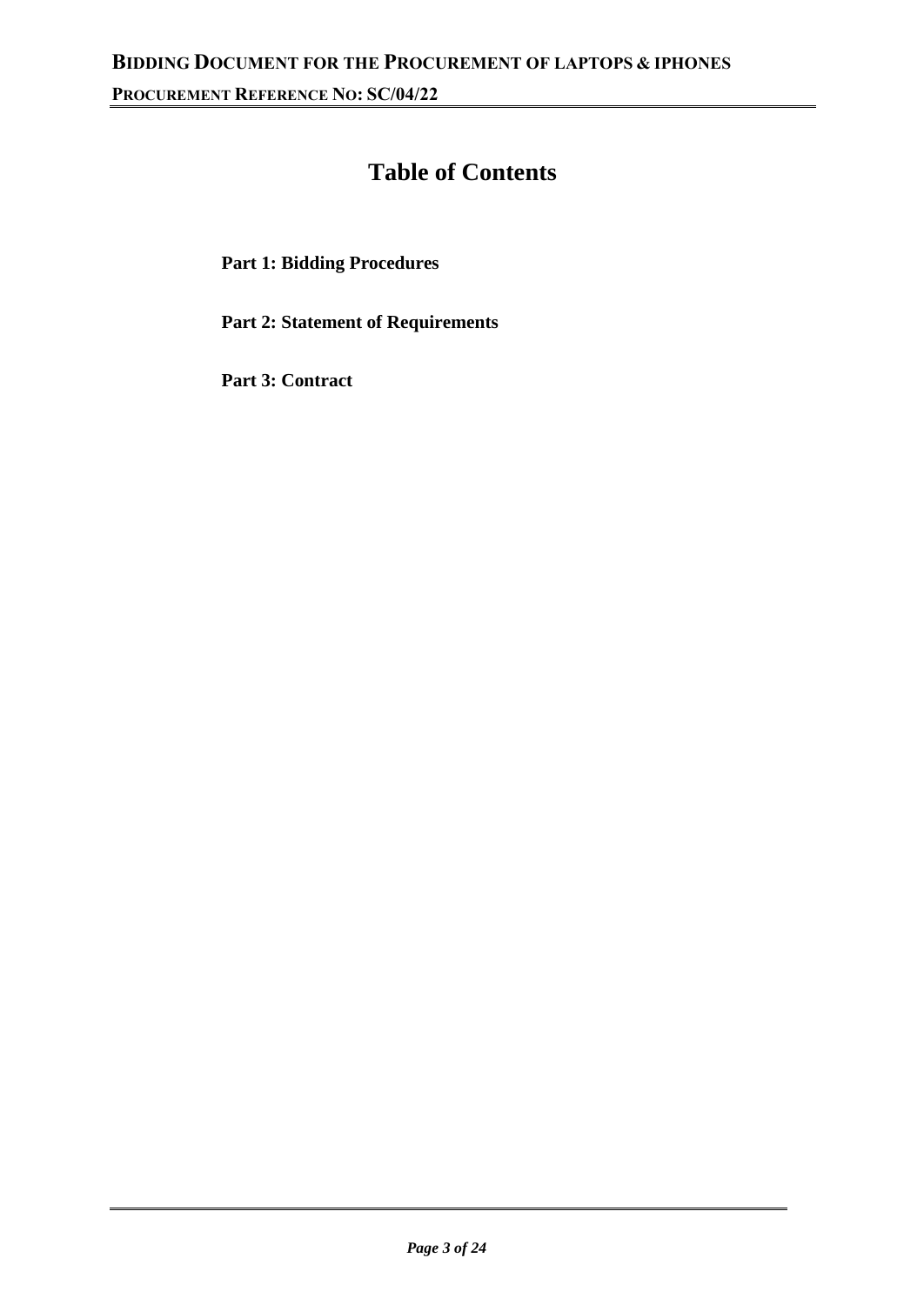#### **PROCUREMENT REFERENCE NO: SC/04/22**

**PART 1 BIDDING PROCEDURES**

### **PART 1: BIDDING PROCEDURES**

#### **References:**

References to the Act are to the Public Procurement and Disposal of Public Assets Act [*Chapter22:23*] and references to the Regulations are to the Public Procurement and Disposal of Public Assets (General) Regulations (Statutory Instrument No. 5 of 2018). The terms and requirements in the Act and Regulations govern the submission of Bids and should be read by all Bidders.

#### **Procurement Reference Number: SC/04/22**

#### **Preparation of Bids**

You are requested to bid for the supply of the goods specified in the Statement of Requirements below, by completing and returning the following documentation:

You are advised to carefully read the complete Bidding Document, as well as the General Conditions of Contract which are available on the Authority's website, before preparing your Bid. Part 3: Contract is provided not for completion at this stage but to enable Bidders to note the Contract terms they will enter into if their Bid is successful.

The standard forms in this document may be retyped for completion but the Bidder is responsible for their accurate reproduction. All pages of the Bid must be clearly marked with the Procurement Reference Number above and the Bidder's name and any reference number.

- 1. the Bid Submission Sheet in this Part;
- 2. the Statement of Requirements in Part 2;
- 3. a copy of every document necessary to demonstrate eligibility in terms of section 28 (1) of the Regulations;
- 4. Proof of Supplier Registration number showing that you are registered with the Procurement Regulatory Authority of Zimbabwe (PRAZ);
- 5. A signed bid securing declaration;
- 6. A copy of CR14, CR6 and a certificate of incorporation or equivalent documents.
- 7. A valid tax clearance certificate
- 8. Company profile
- 9. At least three reference letters showing bidders' direct experience in successful delivery of similar products to other traceable customers
- 10. Provide proof of dealership of the electronic devices supplied
- 11. Proof of NSSA clearance.

#### **Number of bids allowed**

No Bidder may submit more than one bid, either individually or as a joint venture partner in another Bid, except as a subcontractor. Where the procurement is divided into lots and packages, only one Bid can be submitted. A conflict of interest will be deemed to arise if bids are received from more than one Bidder owned, directly or indirectly, by the same person.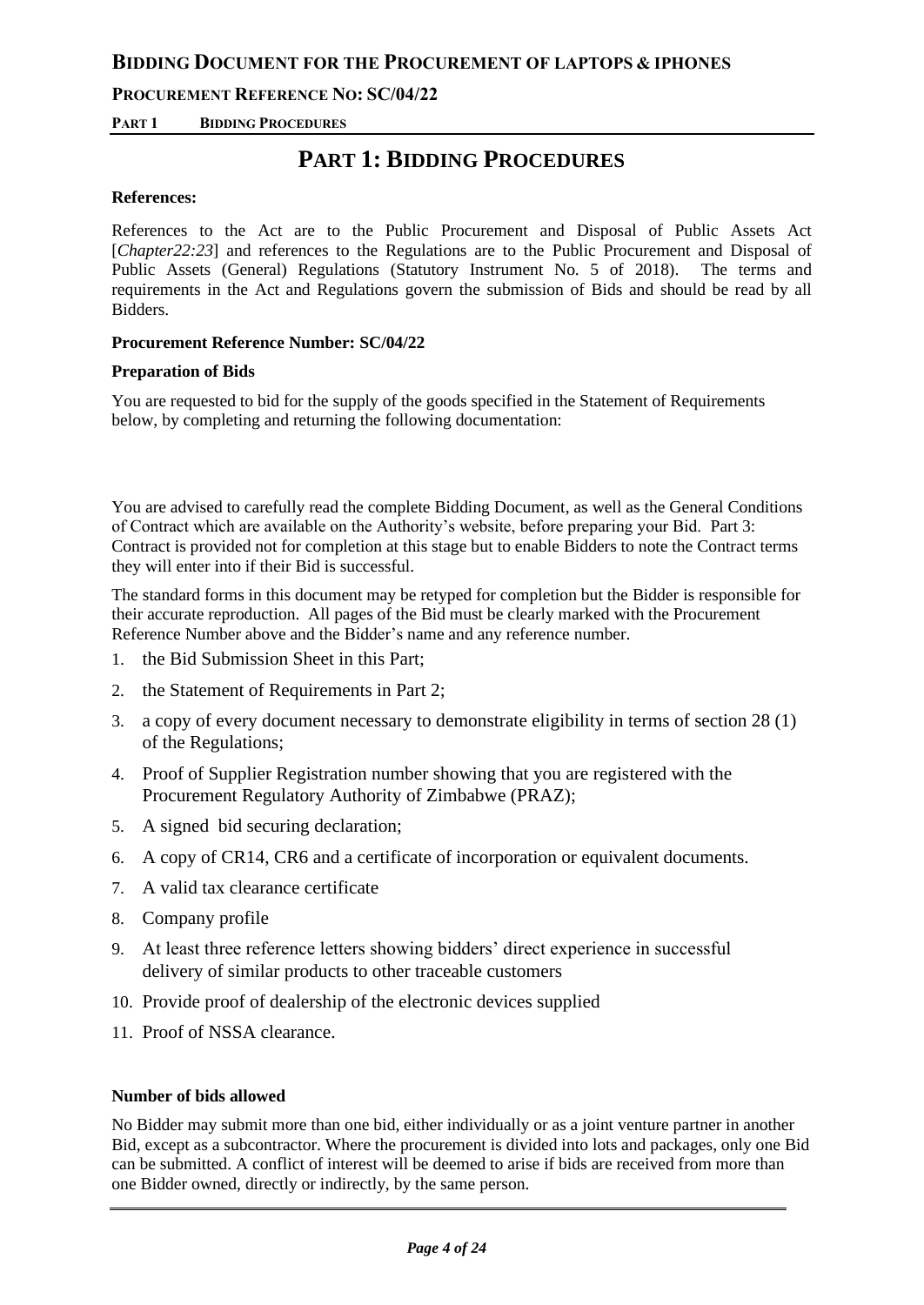#### **PROCUREMENT REFERENCE NO: SC/04/22**

#### **PART 1 BIDDING PROCEDURES**

#### **Clarification**

Clarification of the bidding document may be requested in writing by any Bidder before 28 January 2022 and should be sent to tmusabaeka@idc.co.zw

#### **Validity of Bids**

The minimum period for which the Bidder's bid must remain valid is 60 days from the deadline for the submission of bids.

#### **Submission of Bids**

Bids must be submitted in writing in a sealed envelope to the address below, no later than the date and time of the deadline below. It is the Bidder's responsibility to ensure that they receive a receipt confirming submission of their bid that has correct details of the Bidder and the number of the Bid.

The Bidder must mark the envelope with the Bidder's name and address and the Procurement Reference Number.

The Bidder must prepare one original of the documents comprising the Bid and clearly mark it "ORIGINAL." In addition, the bidder must submit two copies of the Bid, which must be clearly marked "COPY." In the event of any discrepancy between the original and the copies, the original will prevail.

Late bids will be rejected. The Procuring Entity reserves the right to extend the bid submission deadline but will notify all potential bidders who have collected the bidding documents of the amended bid submission deadline.

| Date of deadline: $[15 02/2022]$ |                                        | Deadline Time:<br>$[10:00 \text{ CAT}]$                                                                                                  |
|----------------------------------|----------------------------------------|------------------------------------------------------------------------------------------------------------------------------------------|
|                                  |                                        |                                                                                                                                          |
|                                  | Submission address: 93 PARKLANE HARARE |                                                                                                                                          |
| Means of acceptance:             | 0713382847.                            | Sealed bids are to be placed in a marked bid box at the address stated<br>above. The contact person is Vimbiso Chikwereti contactable on |

#### **Bid opening**

Bidders and their representatives may witness the opening of bids, which will take place at the submission address immediately following the deadline.

#### **Delivery Requirements**

The delivery period required (from the date of contract signing) and the final destination for delivery are as indicated in the Delivery Schedule in Part 2.

#### **Bid Prices and Discounts**

The prices and discounts quoted by the Bidder in the Bid Submission Form and in the Price Schedules must conform to the requirements specified below.

Prices must be quoted as specified in the Price Schedule included in Part 2 Statement of Requirements. In quoting prices, the Bidder is free to use transportation through carriers registered in any eligible country and similarly may obtain insurance services from any eligible country. Prices quoted must include the following costs and components:

- (a) For Goods
	- (i) the price of the Goods and the cost of delivery to the final destination, including the relevant INCOTERM, as stated in the Delivery Schedule;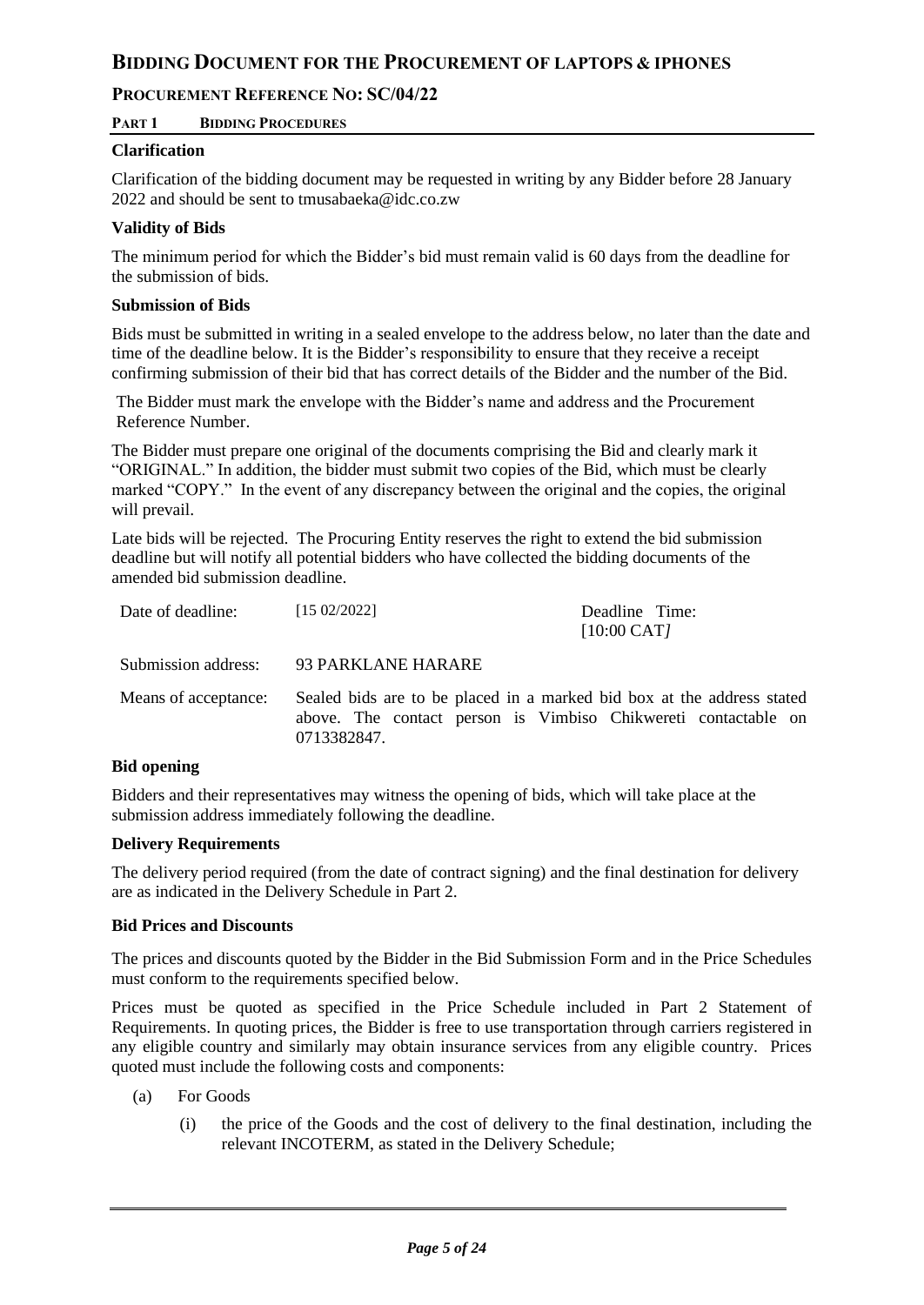#### **PROCUREMENT REFERENCE NO: SC/04/22**

#### **PART 1 BIDDING PROCEDURES**

- (ii) the custom duties to be paid on the Goods on entry in Zimbabwe, if not already included;
- (iii) Any other applicable import taxes;
- (iv) any sales and other taxes due within Zimbabwe which will be payable on the Goods, if not already included;
- (v) any rebate or mark-up of the local agent or representative.
- (b) for Related Services, (other than inland transportation and other services required to convey the Goods to their final destination), whenever such Related Services are specified in the Schedule of Requirements:

the price of each item comprising the Related Services (inclusive of any applicable taxes).

#### **Bid Security**

The Bidder must include a "Bid-Securing Declaration" using the form included in Part 2.

Any bid not accompanied by a Bid Securing Declaration will be rejected by the Procuring Entity as non-responsive.

The Bid- Securing Declaration of a Joint Venture (JV) must be in the name of the JV that submits the Bid. If the JV has not been legally constituted at the time of bidding, the Bid-Securing Declaration must be in the names of all intended partners.

#### **Evaluation of Bids**

Bids will be evaluated using the following methodology:

- 1. Preliminary examination to confirm that all documents required have been provided, to confirm the eligibility of Bidders in terms of section 28 (1) of the Regulations and to confirm that the Bid is administratively compliant in terms of section 28 (2) of the Regulations.
- 2. Technical evaluation to determine substantial responsiveness to the specifications in the Statement of Requirements;
- 3. Financial evaluation and comparison to determine the evaluated price of bids and to determine the lowest evaluated bid.

Bids failing any stage will be eliminated and not considered in subsequent stages.

#### **Evaluation criteria**

The Procuring Entity's evaluation of a Bid will take into account, in addition to the Bid Price, the following criteria and methodologies:

- (a) **Delivery schedule**: The specified Goods are required to be delivered by the date indicated in the Delivery Schedule in Part 2. Bids offering delivery after the date shall be treated as nonresponsive.
- (b) **Deviation in payment schedule**: The payment schedule is stated in the Special Conditions of Contract (SCC) in Part 3. A Bidder may propose a deviation from the schedule and if the deviation is considered acceptable to the Procuring Entity, the Bid will be evaluated by calculating interest earned for any earlier payments involved in the terms outlined in the Bid as compared with those stipulated in the SCC, at the rate of interest indicated by the Reserve Bank of Zimbabwe on the closing date for submission of bids.

#### **Domestic Preference**

A margin of preference, in accordance with the procedures outlined in section 8 of the Regulations, will apply.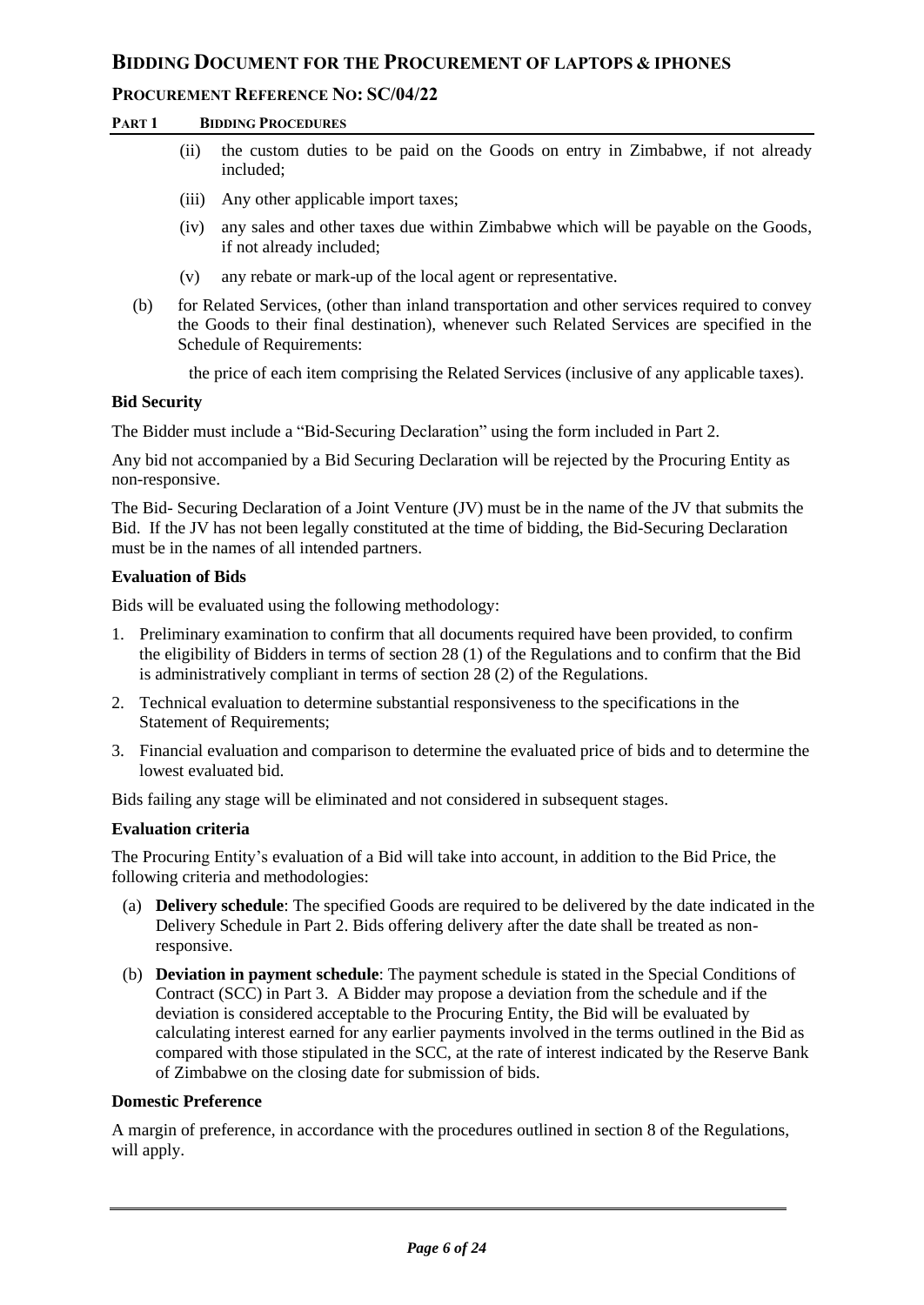#### **PROCUREMENT REFERENCE NO: SC/04/22**

#### **PART 1 BIDDING PROCEDURES**

- (a) The percentage of preference to be given to domestic providers is seven and a half per cent  $(7.5\%)$ .
- (b) Any additional preference to be given to women-owned businesses will be 5 per cent (5%).
- (c) Eligibility for the margin of preference will be based on the following factors [Ownership, location of bidder or production facilities, origin of labour, raw material or components, extent of proposed sub-contracting or association with local partners and any other relevant factors].
- (d) Documentation required from the Bidder as evidence of eligibility for the margin of preference is/are: Certificate of Incorporation and CR14.

#### **Eligibility and Qualification Criteria**

Bidders are required to meet the criteria in section 28 of the Act to be eligible to participate in public procurement and to be qualified for the proposed contract. They must therefore provide any available documentation and certify their eligibility in the Bid Submission Sheet. To be eligible, Bidders must:

- 1. have the legal capacity to enter into a contract;
- 2. not be insolvent, in receivership, bankrupt or being wound up, not have had business activities suspended and not be the subject of legal proceedings for any of these circumstances;
- 3. have fulfilled their obligations to pay taxes and social security contributions in Zimbabwe;
- 4. not have a conflict of interest in relation to this procurement requirement;
- 5. not be debarred from participation in public procurement under section 72 (6) of the Act and section 74(1) (c), (d) or (e) of the Regulations or declared ineligible under section 99 of the Act;
- 6. have the nationality of an eligible country as specified in the Special Conditions of Contract; and
- 7. have been registered with the Authority as a Supplier and have paid the applicable Supplier Registration Fee set out in Part III of the Fifth Schedule to the Regulations.
- 8. Tax clearance certificate absence of which the client shall without 10% of the cost price as tax.
- 9. Must be paying Social Security contributions (NSSA)

#### **Origin of Goods**

All goods and related services must have as their country of origin an eligible country, as specified in the Special Conditions of Contract.

#### **Technical Criteria**

The Technical Specifications Sheet details the minimum specification of the goods required. The goods offered must meet this specification, but no credit will be given for exceeding the specification.

#### **Currency**

Bids should be priced in United States Dollars OR ZWL equivalence at interbank rate. The currency of evaluation will be United States Dollars. Bids in other currencies will be converted to this currency for evaluation purposes only, using the exchange rates published by the Reserve Bank of Zimbabwe on the date of the submission deadline, see http://www.rbz.co.zw/.

#### **Award of Contract**

The lowest evaluated bid, after application of any additional evaluation criteria, including any margin of preference, which is substantially responsive to the requirements of this bidding document will be recommended for award of contract. The proposed award of contract will be by issue of a Notification of Contract Award in terms of section 55 of the Act which will be effective until signature of the contract documents in accordance with Part 3: Contract. Unsuccessful Bidders will receive the Notification of Contract Award and, if they consider they have suffered prejudice from the process, they may within 14 days of receiving this Notification, submit to the Procuring Entity a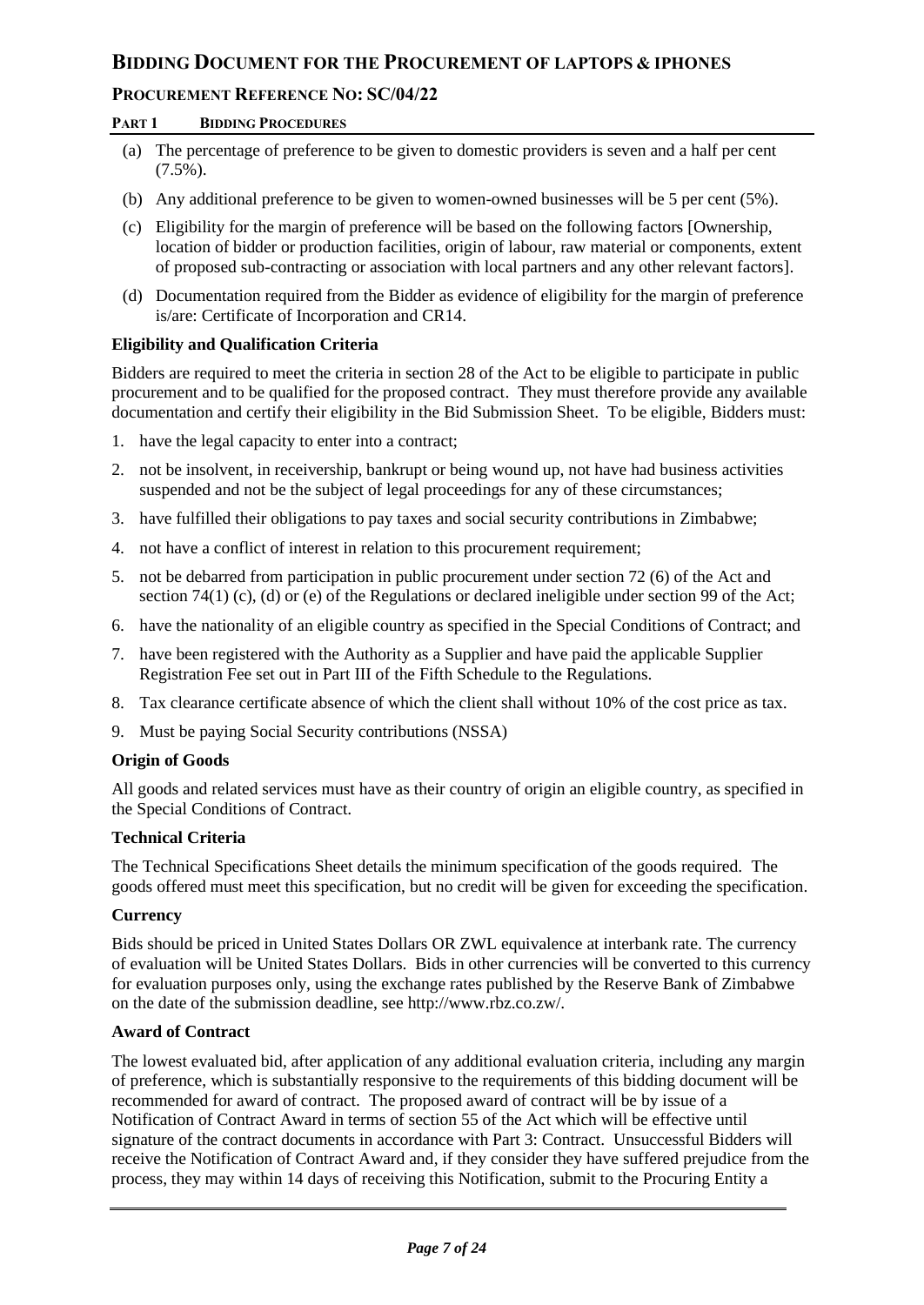#### **PROCUREMENT REFERENCE NO: SC/04/22**

#### **PART 1 BIDDING PROCEDURES**

Challenge in terms of section 73 of the Act, subject to payment of the applicable fee set out in section 44 of and the Third Schedule to the Regulations.

#### **Right to Reject**

The Procuring Entity reserves the right to accept or reject any Bids or to cancel the procurement process and reject all Bids at any time prior to contract award.

#### **Corrupt Practices**

The Government of Zimbabwe requires that Procuring Entities, as well as Bidders and Contractors, observe the highest standard of ethics during the procurement and execution of contracts. In pursuit of this policy:

- 1. the Procuring Entity will reject a recommendation for award if it determines that the Bidder recommended for award has, directly or through an agent, engaged in corrupt, fraudulent, collusive or coercive practices in competing for the Contract or been declared ineligible to be awarded a procurement contract under section 99 of the Act;
- 2. the Authority may under section 72 (6) of the Act impose the sanctions under section 74 (1) of the Regulations; and
- 3. any conflict of interest on the part of the Bidder must be declared.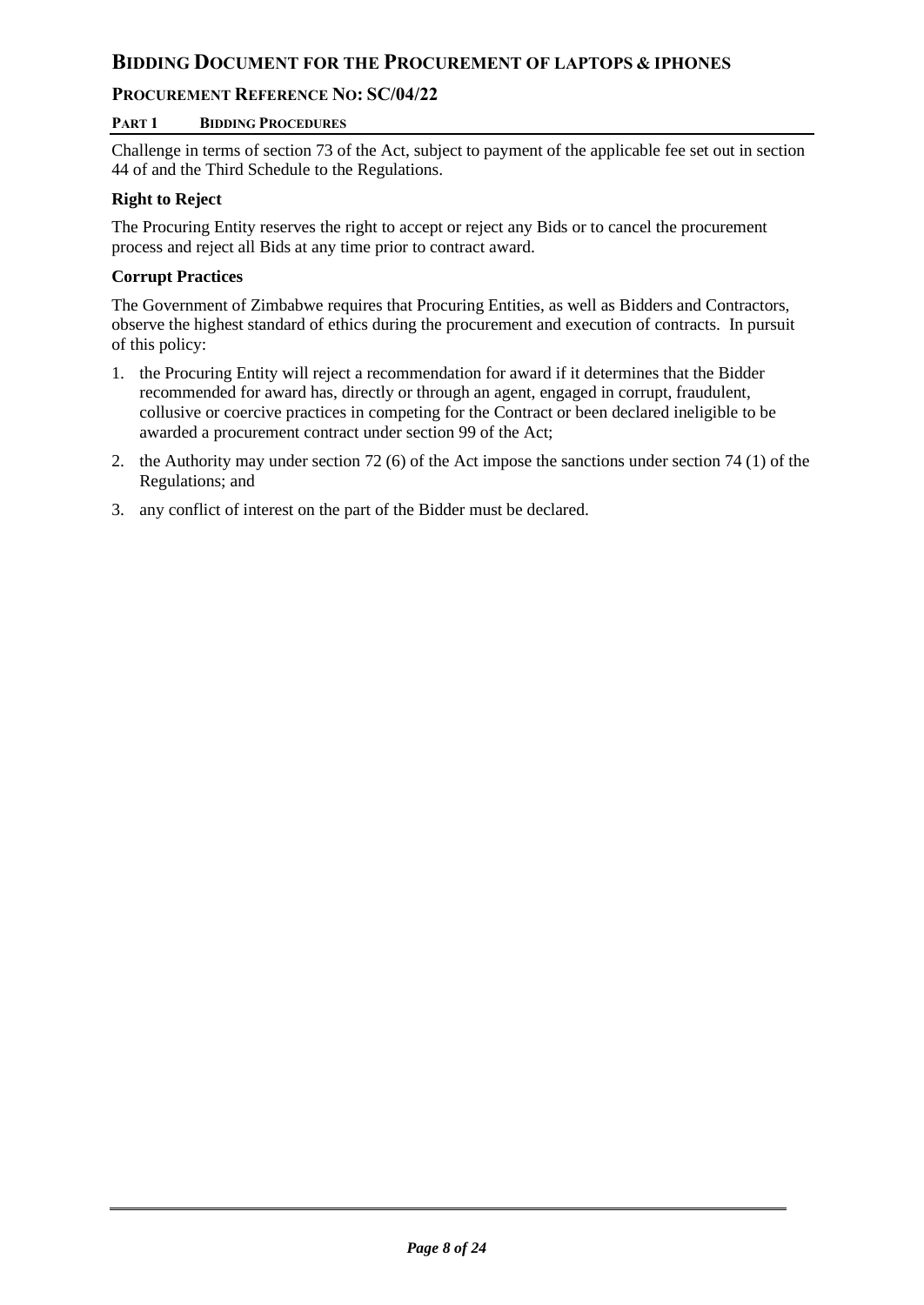**PROCUREMENT REFERENCE NO: SC/04/22**

#### **PART 1 BIDDING PROCEDURES**

### **Bid Submission Sheet**

*{Note to Bidders: Complete this form with all the requested details and submit it as the first page of your Bid. Attach the completed Statement of Requirements and any other documents requested in Part 1. Ensure that your Bid is authorised in the signature block below. A signature and authorisation on this form will confirm that the terms and conditions of this Bid prevail over any attachments. If your Bid is not authorised, it may be rejected. If the Bidder is a Joint Venture (JV), the Bid must be signed by an authorized representative of the JV on behalf of the JV, and so as to be legally binding on all the members as evidenced by a power of attorney signed by their legally authorized representatives.* 

*Bidders must mark as "CONFIDENTIAL" information in their Bids which is confidential to their business. This may include proprietary information, trade secrets or commercial or financially sensitive information}.* 

Procurement Reference Number: SC/04/22

Subject of Procurement: Supply and delivery of iPhones and laptops

Name of Bidder:

Bidder's Reference Number:

Date of Bid:

We offer to supply the items listed in the attached Statement of Requirements, at the prices indicated on the attached Price Schedule and in accordance with the terms and conditions stated in your Bidding Document referenced above.

We confirm that we meet the eligibility criteria specified in Part 1: Procedures of Bidding.

We declare that we are not debarred from bidding and that the documents we submit are true and correct.

The validity period of our bid is: ……… *{days}* from the date of submission.

We confirm that the prices quoted in the attached Price Schedule are fixed and firm for the duration of the validity period and will not be subject to revision, variation or adjustment.

#### **Bid Authorised by:**

| <b>Signature</b> |                                  | <b>Name:</b> |  |
|------------------|----------------------------------|--------------|--|
| <b>Position:</b> |                                  | Date:        |  |
|                  | Authorised for and on behalf of: |              |  |
| Company          |                                  |              |  |
| <b>Address:</b>  |                                  |              |  |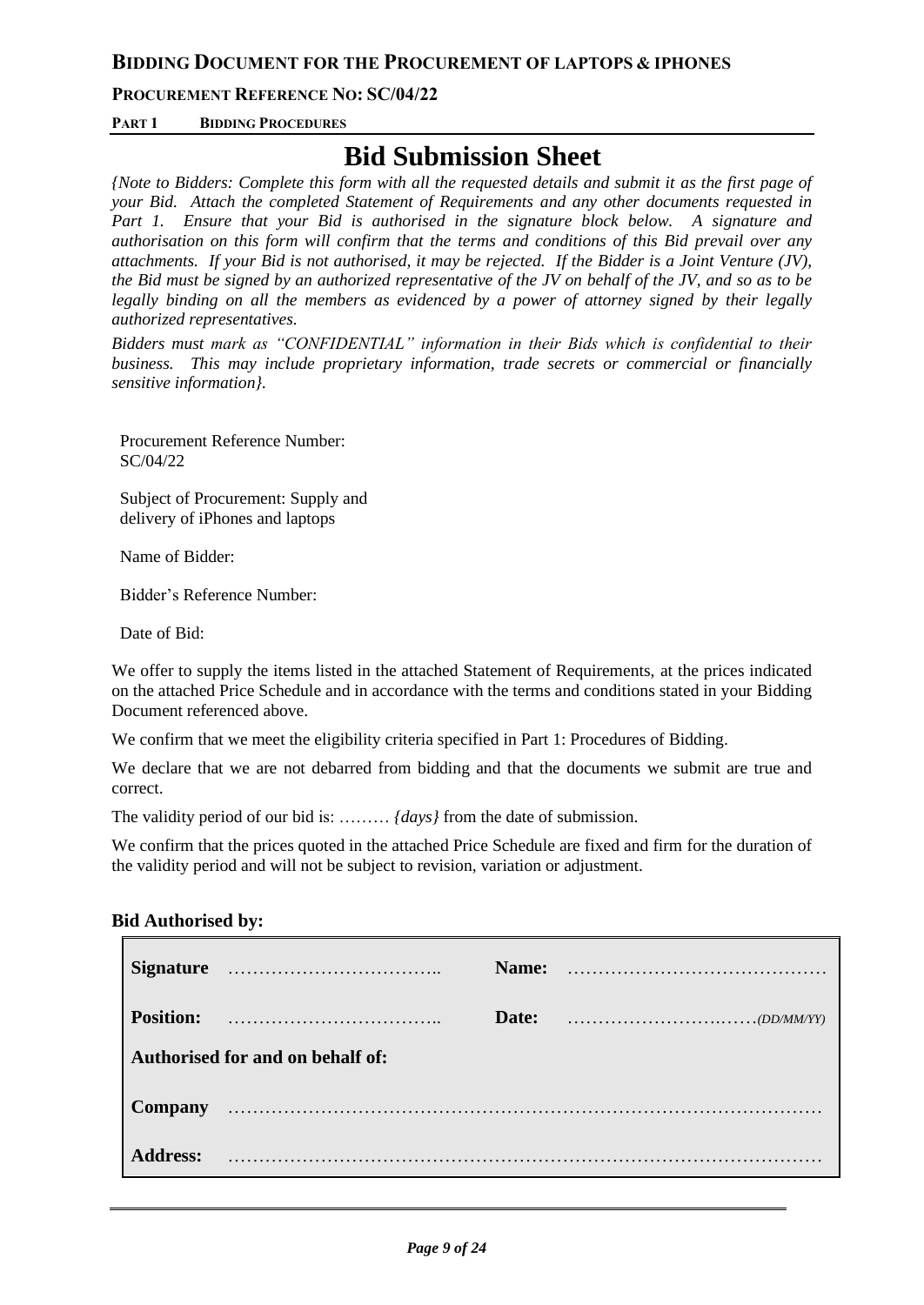#### **PROCUREMENT REFERENCE NO: SC/04/22**

**PART 1 BIDDING PROCEDURES**

…………………………………………………………………………………….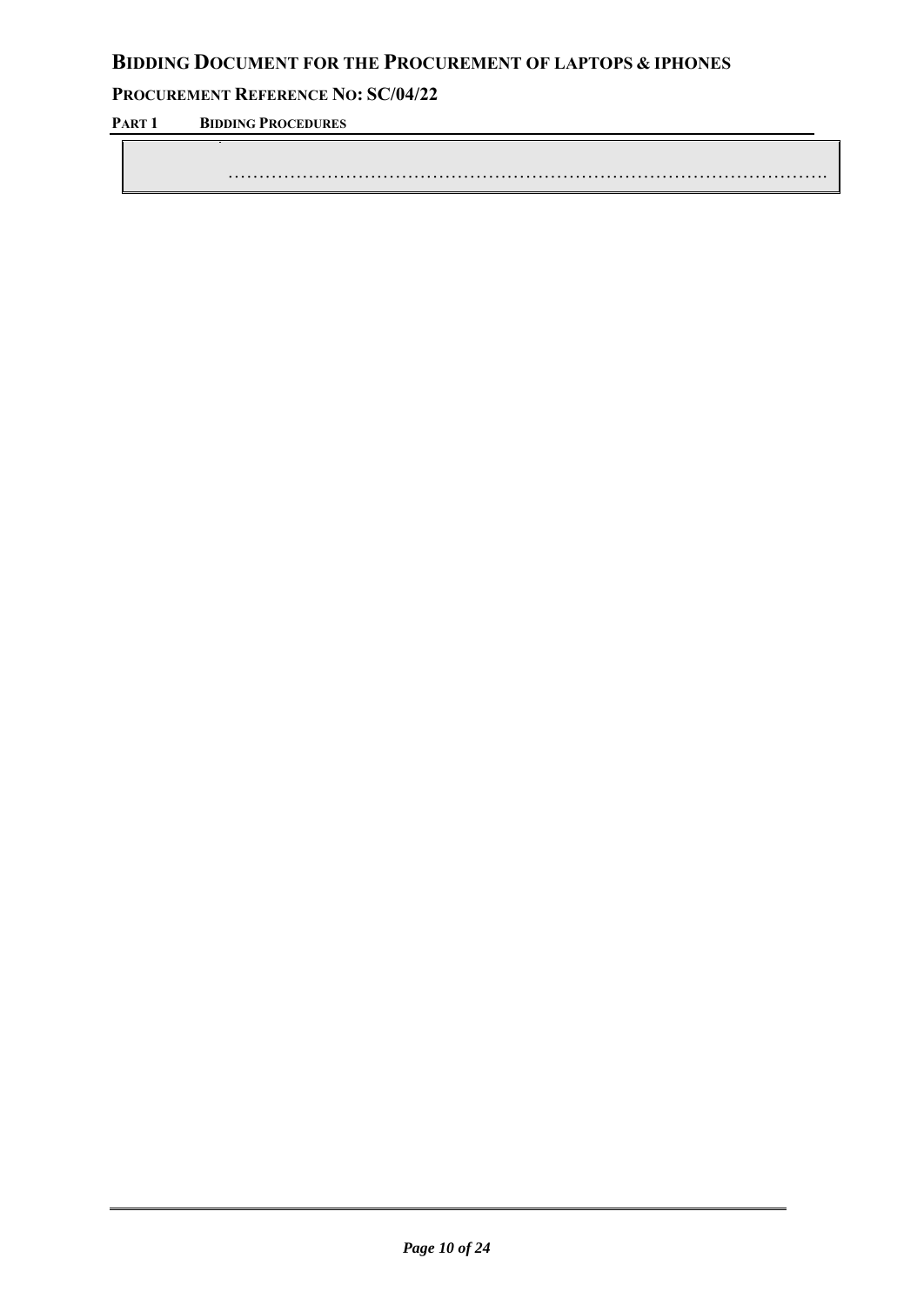**PROCUREMENT REFERENCE NO: SC/04/22**

**PART 2 STATEMENT OF REQUIREMENTS**

### **PART 2: STATEMENT OF REQUIREMENTS**

Name of Bidder:

Bidder's Reference Number:

### **List of Goods and Price Schedule**

Currency of Bid:…………………….……..

| <b>Item</b><br>No <sup>1</sup> | <b>Description of Goods</b> | Quantity <sup>2</sup> | Unit Price <sup>3</sup>           | <b>Total Price</b> <sup>4</sup>          |
|--------------------------------|-----------------------------|-----------------------|-----------------------------------|------------------------------------------|
| Lot 1.                         | <b>HP Envy 13 laptop</b>    | 01                    | [to be provided by<br>the Bidder] | <i>(to be provided by)</i><br>the Bidder |
|                                | HP Probook 450 G8 laptop    | 07                    |                                   |                                          |
| Lot 2.                         | Apple iPhone 13 Pro Max     | 08                    |                                   |                                          |
| Lot $3.$                       | HP Probook 450 G8 laptop    | 02                    |                                   |                                          |
|                                | HP Probook 450 G8 laptop    | 05                    |                                   |                                          |

Note 1: Lots and packages should be shown as separate items.

Note 2: The description or quantity must indicate the unit of measure where relevant.

Note 3: Unit and total prices must be for delivery through to the final destination stated in Part 1.

Note 4: Include any additional costs, such as installation or commissioning.

The price to be quoted in the Price Schedule must be the total price of the bid, excluding any discounts offered.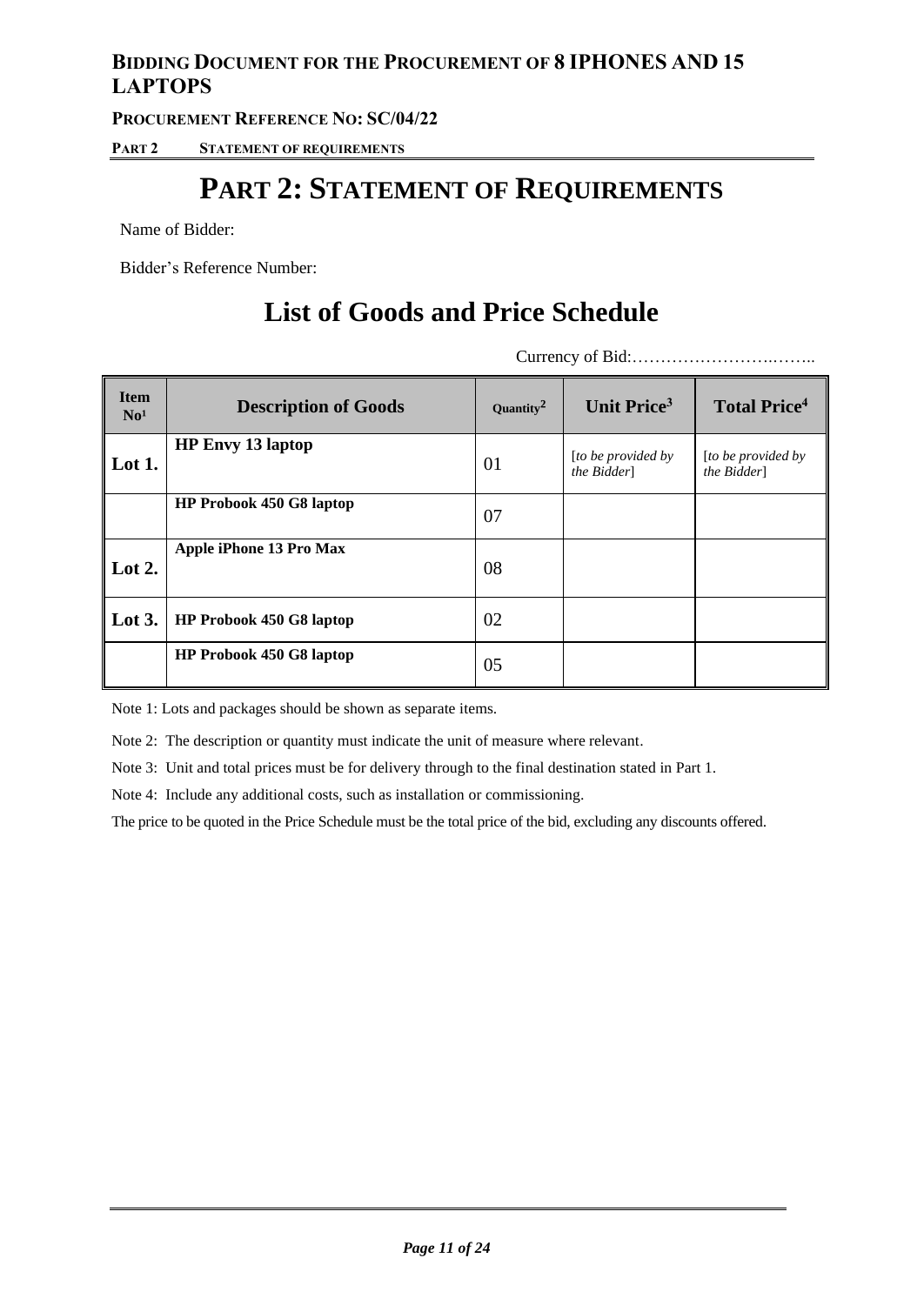**PROCUREMENT REFERENCE NO: SC/04/22**

**PART 2 STATEMENT OF REQUIREMENTS**

## **Delivery Schedule**

Name of Bidder:

Bidder's Reference Number:

*{Note to Bidders: If the delivery period offered, or any other details, differ from the requirements below, this should be stated in your tender}.* 

| <b>Item</b><br>$\mathbf{N}\mathbf{0}$ | <b>Description of Goods</b> | Quantity | <b>Physical</b><br>Unit | <b>Delivery</b><br><b>Date</b><br><b>Required</b><br>by<br><b>Procuring</b><br><b>Entity and</b><br>applicable<br><b>INCOTER</b><br>M | <b>Bidder's offered</b><br><b>Delivery period</b> |
|---------------------------------------|-----------------------------|----------|-------------------------|---------------------------------------------------------------------------------------------------------------------------------------|---------------------------------------------------|
|                                       |                             |          |                         |                                                                                                                                       | {to be provided<br>by the Bidder}                 |
| Lot 1.                                | <b>HP Envy 13 laptop</b>    | 01       |                         | $4$ to $6$<br>weeks                                                                                                                   |                                                   |
|                                       | HP Probook 450 G8 laptop    | 07       |                         | $4$ to 6<br>weeks                                                                                                                     |                                                   |
| Lot 2.                                | Apple iPhone 13 Pro Max     | 08       |                         | $4$ to 6<br>weeks                                                                                                                     |                                                   |
| Lot $3.$                              | HP Probook 450 G8 laptop    | 02       |                         | $4$ to 6<br>weeks                                                                                                                     |                                                   |
|                                       | HP Probook 450 G8 laptop    | 05       |                         | $4$ to<br>weeks                                                                                                                       |                                                   |

The delivery period required is measured from the date of the signing of the Contract between the Procuring Entity and the Bidder.

The Project Site for delivery of the goods is Number 93 Parklane, IDCZ Hararethe final destination: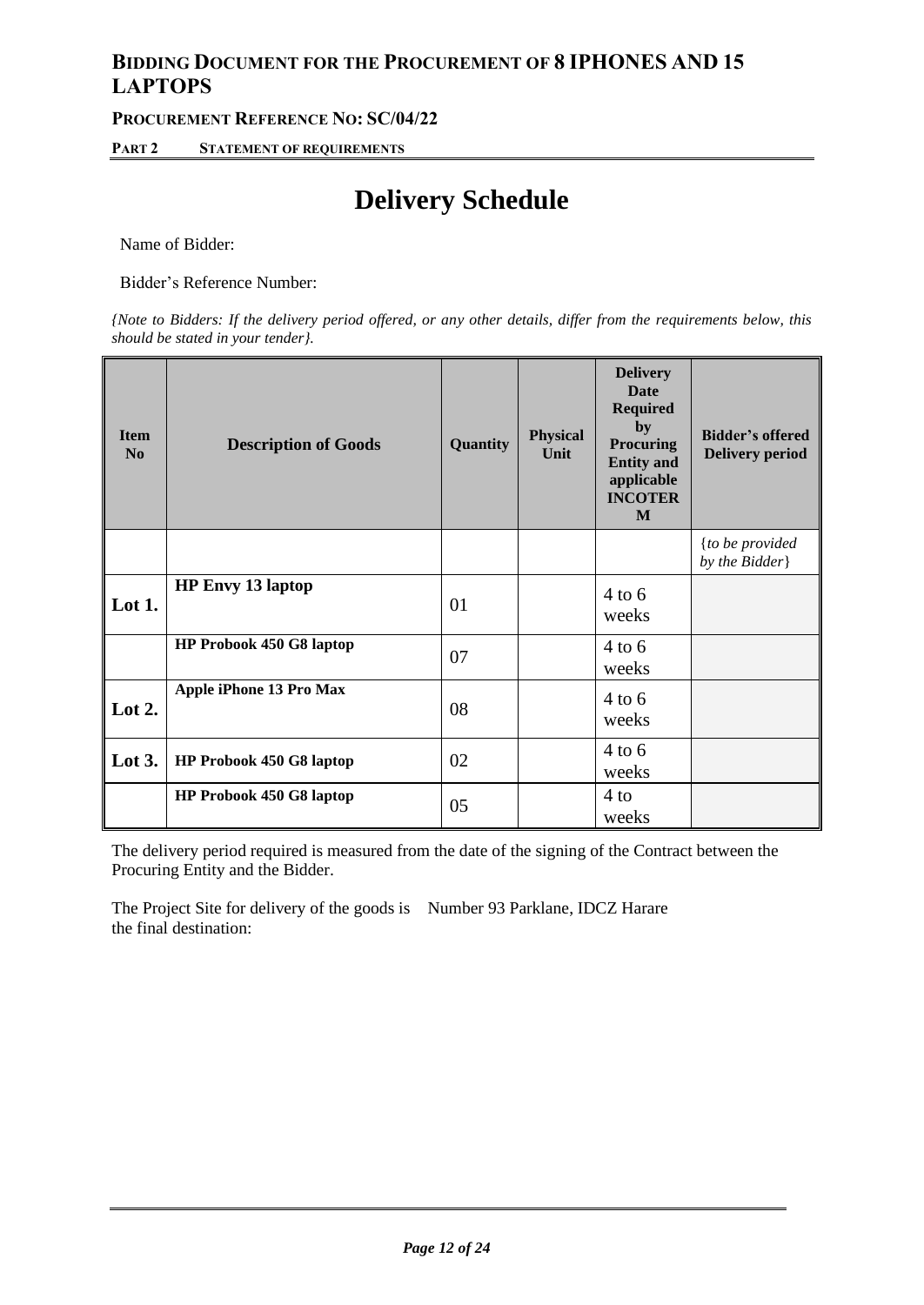**PROCUREMENT REFERENCE NO: SC/04/22**

**PART 2 STATEMENT OF REQUIREMENTS**

### **Technical Specification and Compliance Sheet**

Name of Bidder:

Bidder's Reference Number:

*The Goods and Related Services must comply with following Technical Specifications and Standards:* 

*[Columns a and b are completed by the Procuring Entity. Column c must be completed by the Bidder to indicate the full specification of the items offered and their compliance with the specification required (in Column b)]*

| a                             | $\boldsymbol{b}$                                                                                                                          | $\mathbf c$                                                                                                        |
|-------------------------------|-------------------------------------------------------------------------------------------------------------------------------------------|--------------------------------------------------------------------------------------------------------------------|
| <b>Item</b><br>N <sub>o</sub> | Item description and full technical<br>Specification required (including applicable<br>standards)                                         | {Confirm full specification of items<br>offered by Bidder and compliance of<br><i>items to detail in column b}</i> |
| Lot $1$                       | <b>HP Envy 13 laptop</b><br>Windows 10 Home 64-bit or better<br>13.3in (1920 x 1080) Full HD 165ppi IPS                                   |                                                                                                                    |
|                               | LCD glossy.<br>1.8GHz Intel Core i7-8565U (4.6GHz<br>boost) 4 cores, 8 threads.                                                           |                                                                                                                    |
|                               | Nvidia GeForce MX250 2GB GPU.                                                                                                             |                                                                                                                    |
|                               | 32GB 2133MHz DDR3 RAM.                                                                                                                    |                                                                                                                    |
|                               | 1TB SSD.<br>$\bullet$                                                                                                                     |                                                                                                                    |
|                               | 802.11b/g/n/ac 2x2 MIMO.                                                                                                                  |                                                                                                                    |
|                               | Bluetooth 4.1.                                                                                                                            |                                                                                                                    |
|                               | +Laptop bag                                                                                                                               |                                                                                                                    |
| Lot $1$                       | HP Probook 450 G8 laptop                                                                                                                  |                                                                                                                    |
|                               | Intel Core i7-1165G7 Processor (8M<br>Cache, 2.8 GHz, up to 4.90 GHz, 4 cores<br>and 12 MB cache)<br>16GB DDR4 3200MHz SDRAM<br>$\bullet$ |                                                                                                                    |
|                               | 512 GB SSD PCIe NVme                                                                                                                      |                                                                                                                    |
|                               | Intel AX201 Wi-Fi $6$ (2x2) and<br>$\bullet$                                                                                              |                                                                                                                    |
|                               | Bluetooth 5 Combo, non-vPro                                                                                                               |                                                                                                                    |
|                               | Intel Dual Band Wireless-AC 9560                                                                                                          |                                                                                                                    |
|                               | $802.11a/b/g/n/ac$ (2x2) WLAN and                                                                                                         |                                                                                                                    |
|                               | Bluetooth 5 Combo, non-vPro                                                                                                               |                                                                                                                    |
|                               | Realtek RTL8822CE 802.11ac (2x2) and                                                                                                      |                                                                                                                    |
|                               | <b>Bluetooth 5 ComboRealtek</b>                                                                                                           |                                                                                                                    |
|                               | 10/100/1000 GbE NIC                                                                                                                       |                                                                                                                    |
|                               | USB 3.1 Gen 2 Type-C port (Power                                                                                                          |                                                                                                                    |
|                               | delivery, DisplayPort 1.4)                                                                                                                |                                                                                                                    |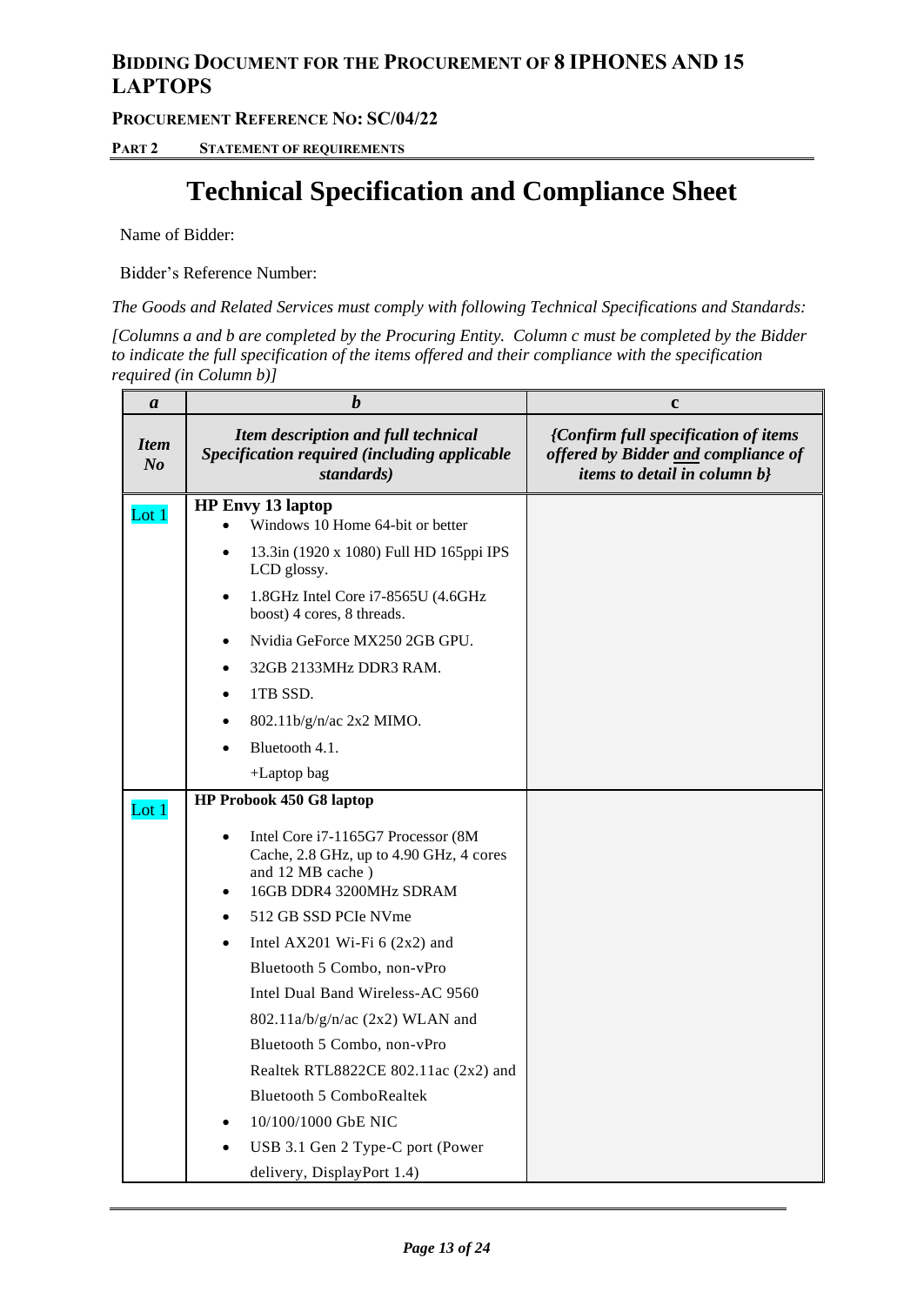#### **PROCUREMENT REFERENCE NO: SC/04/22**

**PART 2 STATEMENT OF REQUIREMENTS**

|         | USB 3.1 Gen 1 Type-A ports (1<br>Charging, 1 Powered port)<br>HDMI 1.4b<br>RJ-45 (Ethernet) port<br>Headphone/microphone combo jack                                                                                                                                                                                                                                                                                                                                                                                                                                                                                                                                                    |                                                                                |
|---------|----------------------------------------------------------------------------------------------------------------------------------------------------------------------------------------------------------------------------------------------------------------------------------------------------------------------------------------------------------------------------------------------------------------------------------------------------------------------------------------------------------------------------------------------------------------------------------------------------------------------------------------------------------------------------------------|--------------------------------------------------------------------------------|
|         | AC power port<br>(Intergrated Numeric Keypad)<br>Windows 10 Pro 64-Bit Licensed, Finger                                                                                                                                                                                                                                                                                                                                                                                                                                                                                                                                                                                                |                                                                                |
|         | print reader.<br>+Laptop Bags                                                                                                                                                                                                                                                                                                                                                                                                                                                                                                                                                                                                                                                          |                                                                                |
|         | Apple iPhone 13 Pro Max                                                                                                                                                                                                                                                                                                                                                                                                                                                                                                                                                                                                                                                                |                                                                                |
| Lot $2$ | 6.7 inches, iOS 15 or better, 1TB internal memory<br>6GB RAM with three-pin wall plug adapter.                                                                                                                                                                                                                                                                                                                                                                                                                                                                                                                                                                                         |                                                                                |
| Lot $3$ | HP Probook 450 G8 laptop<br>12 MB cache)<br>16GB DDR4 3200MHz SDRAM<br>512 GB SSD PCIe NVme<br>Intel AX201 Wi-Fi $6(2x2)$ and Bluetooth 5 Combo, non-vPro<br>٠<br>Intel Dual Band Wireless-AC 9560 802.11a/b/g/n/ac (2x2) WLAN and<br>Bluetooth 5 Combo, non-vPro<br>Realtek RTL8822CE 802.11ac (2x2) and Bluetooth 5 Combo Realtek<br>10/100/1000 GbE NIC<br>USB 3.1 Gen 2 Type-C port (Power delivery, DisplayPort 1.4)<br>USB 3.1 Gen 1 Type-A ports (1 Charging, 1 Powered port)<br>HDMI 1.4b<br>RJ-45 (Ethernet) port<br>Headphone/microphone combo jack<br>AC power port<br>(Intergrated Numeric Keypad)<br>Windows 10 Pro 64-Bit Licensed, Finger print reader.<br>+Laptop Bags | Intel Core i7-1165G7 Processor (8M Cache, 2.8 GHz, up to 4.90 GHz, 4 cores and |
| Lot $3$ | HP Probook 450 G8 laptop<br>12 MB cache)                                                                                                                                                                                                                                                                                                                                                                                                                                                                                                                                                                                                                                               | Intel Core i5-1135G7 Processor (8M Cache, 2.4 GHz, up to 4.90 GHz, 4 cores and |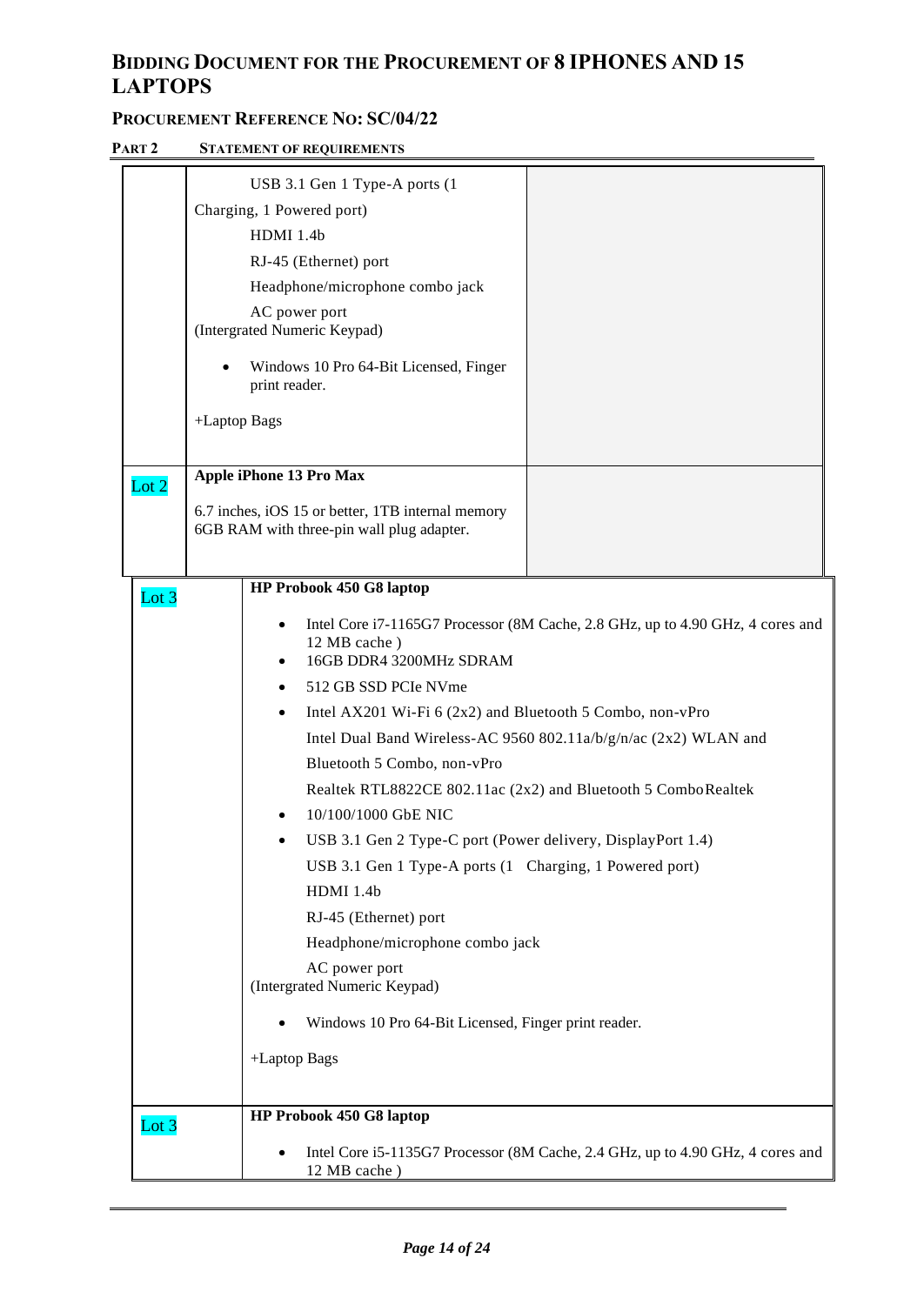#### **PROCUREMENT REFERENCE NO: SC/04/22**

| PART <sub>2</sub> | <b>STATEMENT OF REQUIREMENTS</b>                                        |
|-------------------|-------------------------------------------------------------------------|
|                   | 16GB DDR4 3200MHz SDRAM                                                 |
|                   | 512 GB SSD PCIe NVme                                                    |
|                   | Intel AX201 Wi-Fi $6(2x2)$ and Bluetooth 5 Combo, non-vPro<br>$\bullet$ |
|                   | Intel Dual Band Wireless-AC 9560 802.11a/b/g/n/ac (2x2) WLAN and        |
|                   | Bluetooth 5 Combo, non-vPro                                             |
|                   | Realtek RTL8822CE 802.11ac (2x2) and Bluetooth 5 Combo Realtek          |
|                   | 10/100/1000 GbE NIC                                                     |
|                   | USB 3.1 Gen 2 Type-C port (Power delivery, DisplayPort 1.4)             |
|                   | USB 3.1 Gen 1 Type-A ports (1 Charging, 1 Powered port)                 |
|                   | HDMI 1.4b                                                               |
|                   | RJ-45 (Ethernet) port                                                   |
|                   | Headphone/microphone combo jack                                         |
|                   | AC power port<br>(Intergrated Numeric Keypad)                           |
|                   | Windows 10 Pro 64-Bit Licensed, Finger print reader.                    |
|                   | +Laptop Bags                                                            |
|                   |                                                                         |

The detailed technical evaluation will examine the technical specification of the items offered in column c and determine whether this meets the minimum specification in column b. Bidders must complete column c or their tender will be rejected. **Bidders are required to include technical literature to positively support the details provided in column c**.

#### **Declaration by the Accounting Officer**

I declare that the procurement is based on neutral and fair technical requirements and bidder qualifications.

Acting General Manager

contine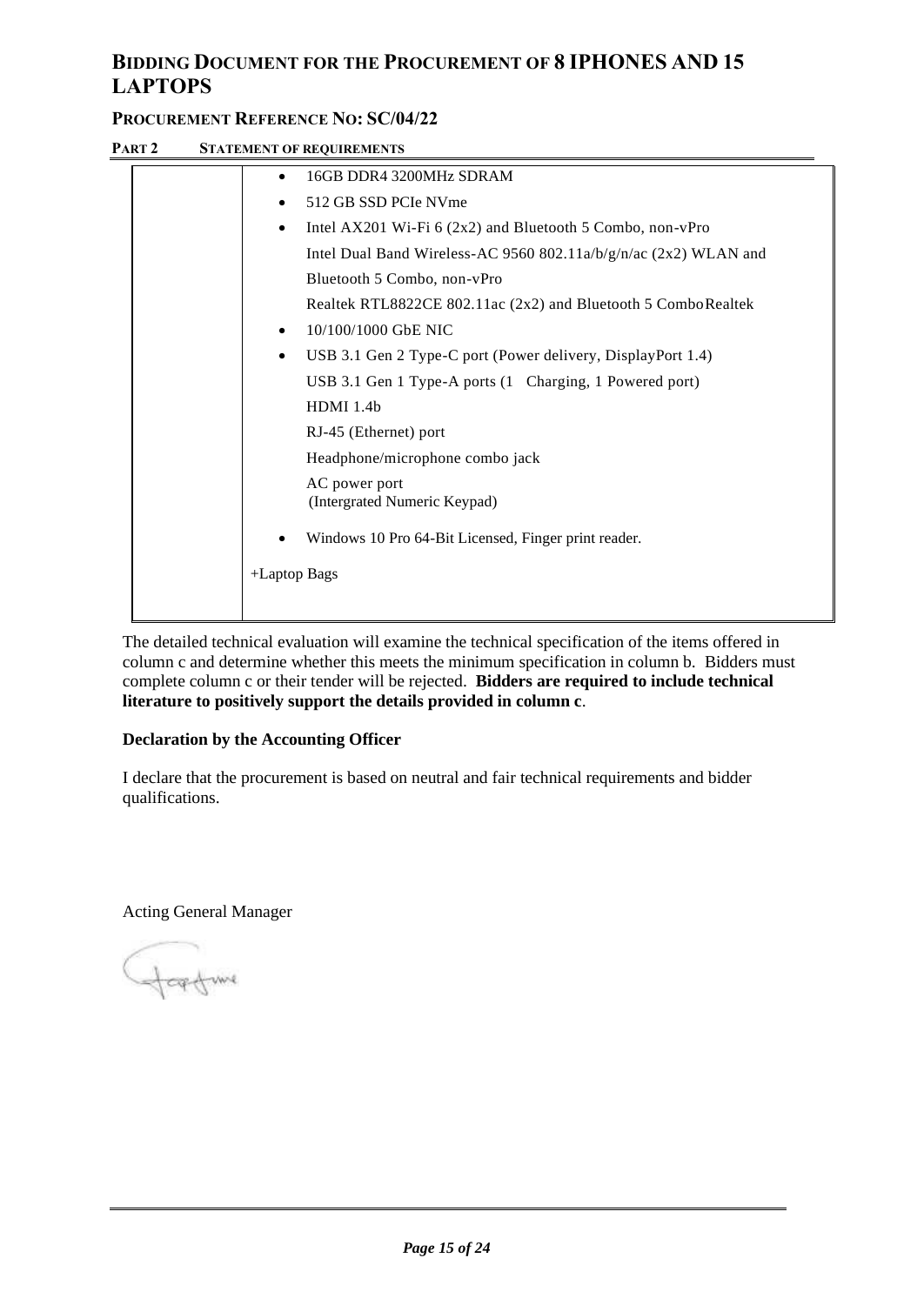#### **PROCUREMENT REFERENCE NO: SC/04/22**

**PART 2 STATEMENT OF REQUIREMENTS**

### **Bid-Securing Declaration**

*{The Bidder must fill in this Form in accordance with the instructions indicated, where it has been stated in the Bidding Procedures that a Bid-Securing Declaration is a requirement of bidding}.*

Procurement Reference number:

Date: *…………………..………….[date (in day, month and year format)]*

Bidder's Reference Number:

To: *{full name of Procuring Entity}*

We, the undersigned, declare that:

We understand that, according to the terms and conditions of your bidding documents, bids must be supported by a Bid-Securing Declaration.

We accept that we may be debarred from bidding for any contract with a Procuring Entity in Zimbabwe for a period of time to be determined by the Authority*,* if we are in breach of our obligation(s) under the bidding conditions, because:

- (a) we have withdrawn our Bid during the period of Bid validity; or
- (b) having been notified of the acceptance of our Bid by the Procuring Entity during the period of bid validity, we fail or refuse to execute the Contract.

We understand this Bid Securing Declaration will expire if we are not the successful Bidder, either when we receive your notification to us of the name of the successful Bidder, or twenty-eight days after the expiration of our Bid, whichever is the earlier.

| <b>Signed</b>                             |                                       | Name: | $\cdots$                                                             |
|-------------------------------------------|---------------------------------------|-------|----------------------------------------------------------------------|
| In capacity of:                           |                                       | Date: | $\ldots \ldots \ldots \ldots \ldots \ldots \ldots \ldots (DD/MM/YY)$ |
|                                           | Duly authorised for and on behalf of: |       |                                                                      |
| Company                                   |                                       |       |                                                                      |
| <b>Address:</b>                           |                                       |       |                                                                      |
|                                           |                                       |       |                                                                      |
| <b>Corporate Seal (where appropriate)</b> |                                       |       |                                                                      |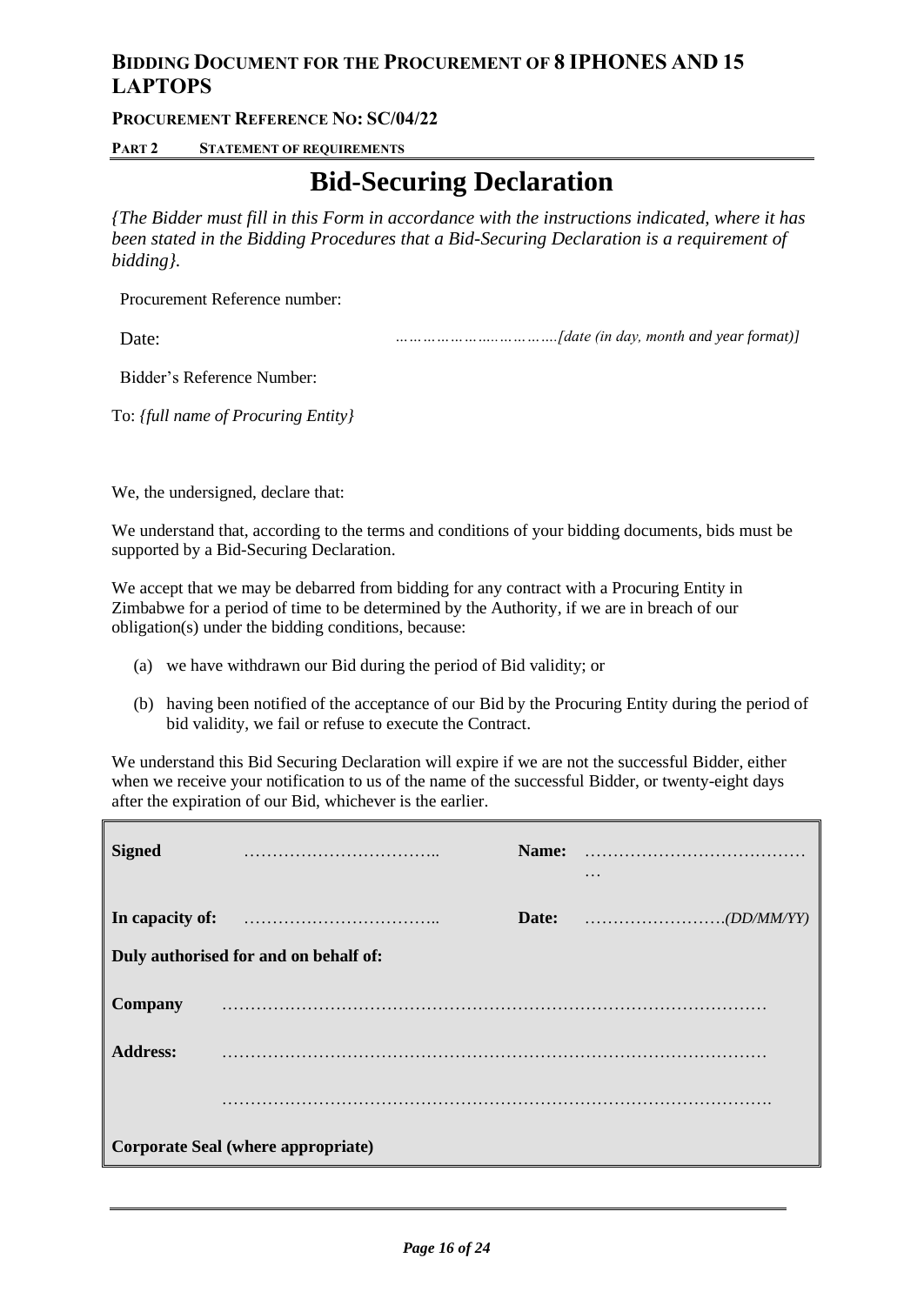#### **PROCUREMENT REFERENCE NO: SC/04/22**

**PART 2 STATEMENT OF REQUIREMENTS**

*{Note: In case of a Joint Venture, the Bid Securing Declaration must be in the name of all the partners to the Joint Venture that submits the Bid.}*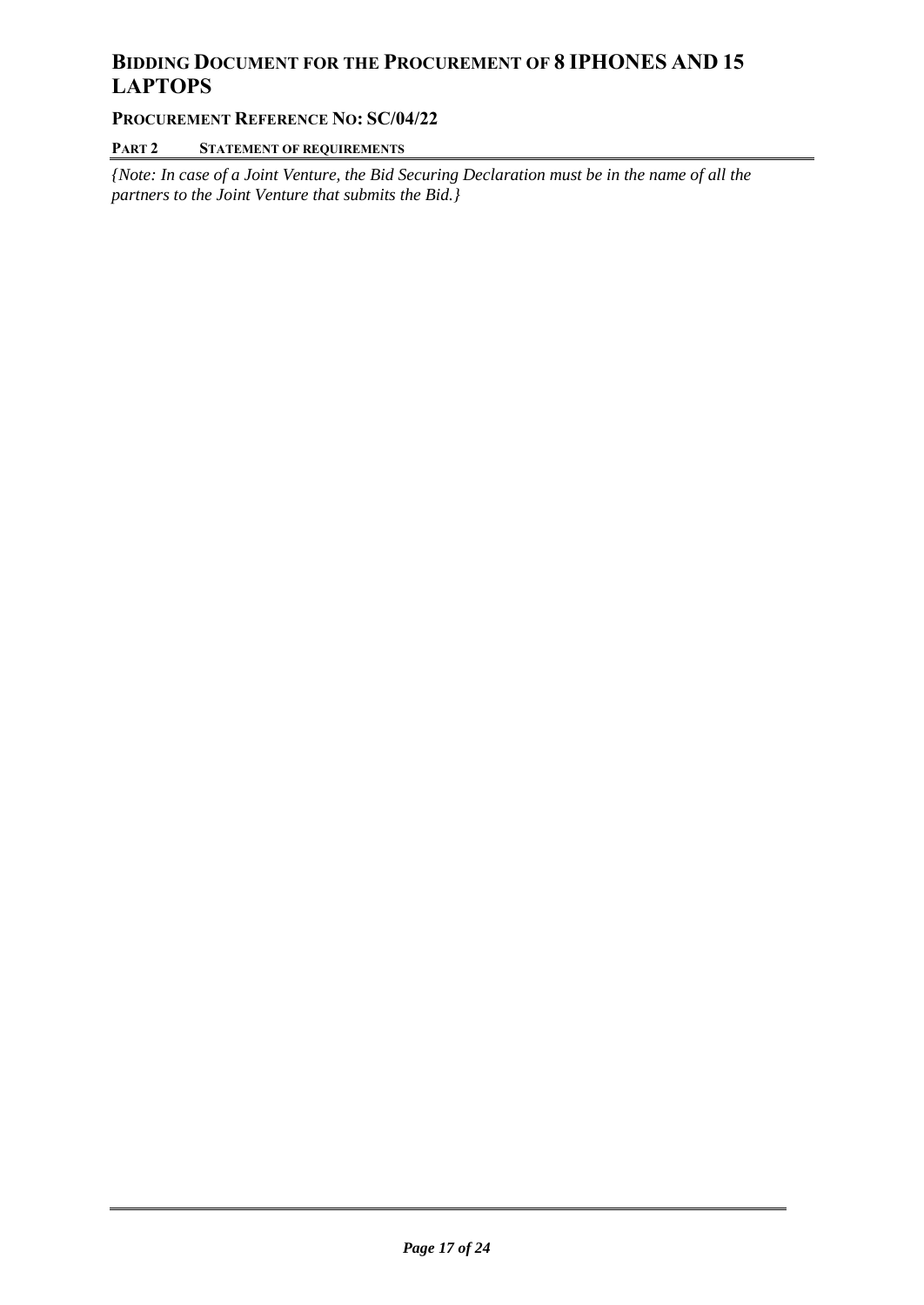## **PART 3 CONTRACT**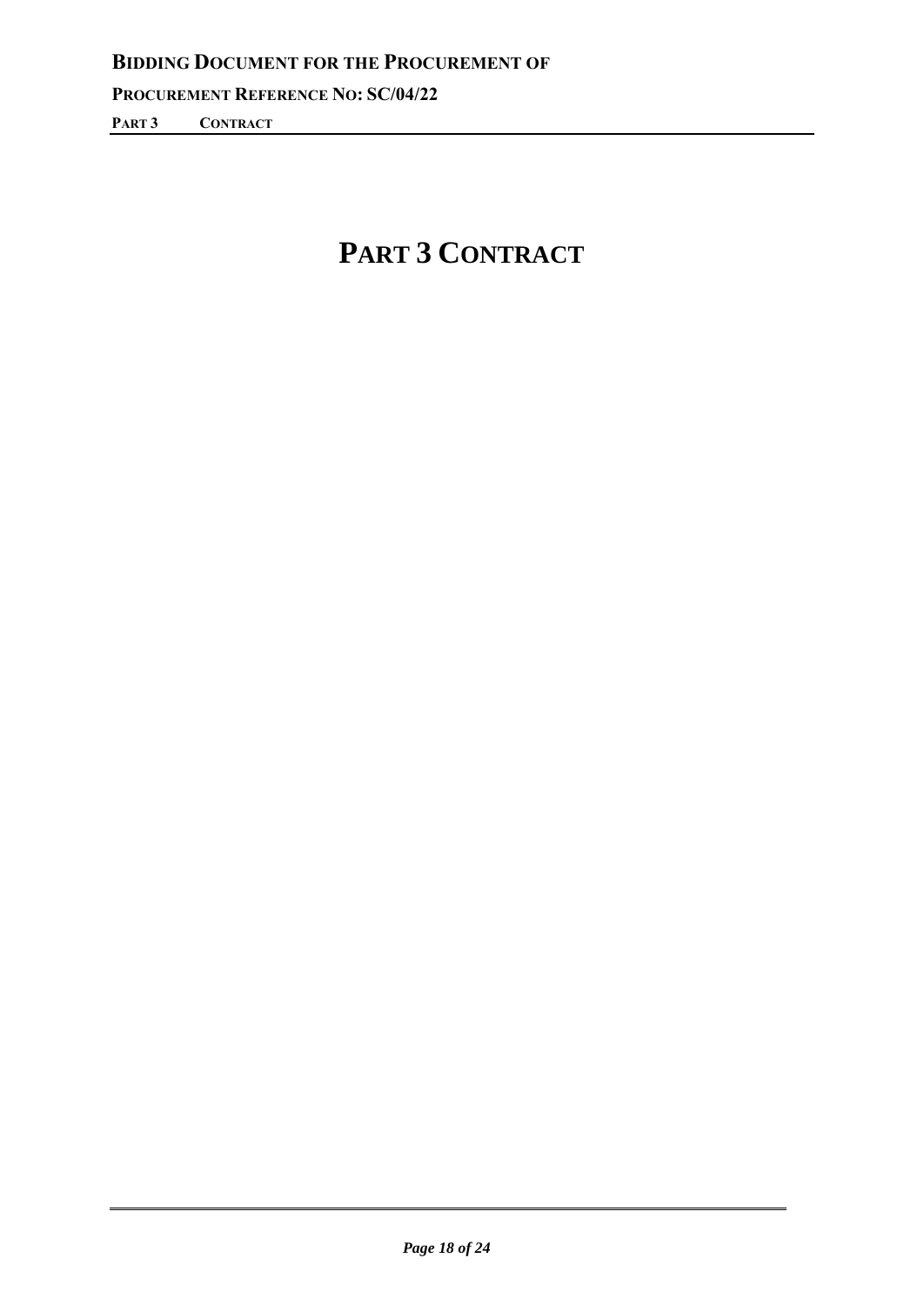**PROCUREMENT REFERENCE NO: SC/04/22**

**PART 3 CONTRACT**

### **Contract Agreement**

#### **Procurement Reference:**

THIS CONTRACT AGREEMENT is made the *[insert: date]* day of [*insert: month]*, *[insert: year]*.

#### **BETWEEN**

- (1) *[insert complete name of Procuring Entity]*, a *[ insert description of type of legal entity, for example, an agency of the Ministry of .... of the Government of Zimbabwe, or corporation incorporated under the laws of Zimbabwe]* and having its principal place of business at *[insert full postal address of Procuring Entity]* (hereinafter called "the Procuring Entity"), and
- (2) *[insert name of Contractor]*, a corporation incorporated under the laws of *[insert: country of Contractor]* and having its principal place of business at *[insert full postal address of Contractor]* (hereinafter called "the Contractor").

WHEREAS the Procuring Entity invited Bids for certain Goods and ancillary services, viz., *[insert brief description of Goods and Services]* and has accepted a Bid by the Contractor for the supply of those Goods and Services in the sum of *[insert Contract Price in words and figures, expressed in the Contract currency]* (hereinafter called "the Contract Price").

NOW THIS AGREEMENT WITNESSETH AS FOLLOWS:

- 1. In this Agreement words and expressions shall have the same meanings as are assigned to them in the General and Special Conditions of Contract referred to below.
- 2. The following documents shall constitute the Contract between the Procuring Entity and the Contractor, and each shall be read and construed as an integral part of the Contract:
	- (a) This Contract Agreement;
	- (b) Special Conditions of Contract;
	- (c) General Conditions of Contract;
	- (d) Technical Requirements (including Schedule of Requirements and Technical Specifications);
	- (e) The Contractor's Bid, original Price Schedules and Delivery Schedule;
	- (f) The Procuring Entity's Notification of Contract Award;
	- (g) *[Add here any other document(s)].*
- 3. This Contract Agreement shall prevail over all other Contract Documents. In the event of any discrepancy or inconsistency within the Contract Documents, then the documents shall prevail in the order listed above.
- 4. In consideration of the payments to be made by the Procuring Entity to the Contractor as mentioned below, the Contractor hereby agrees with the Procuring Entity to provide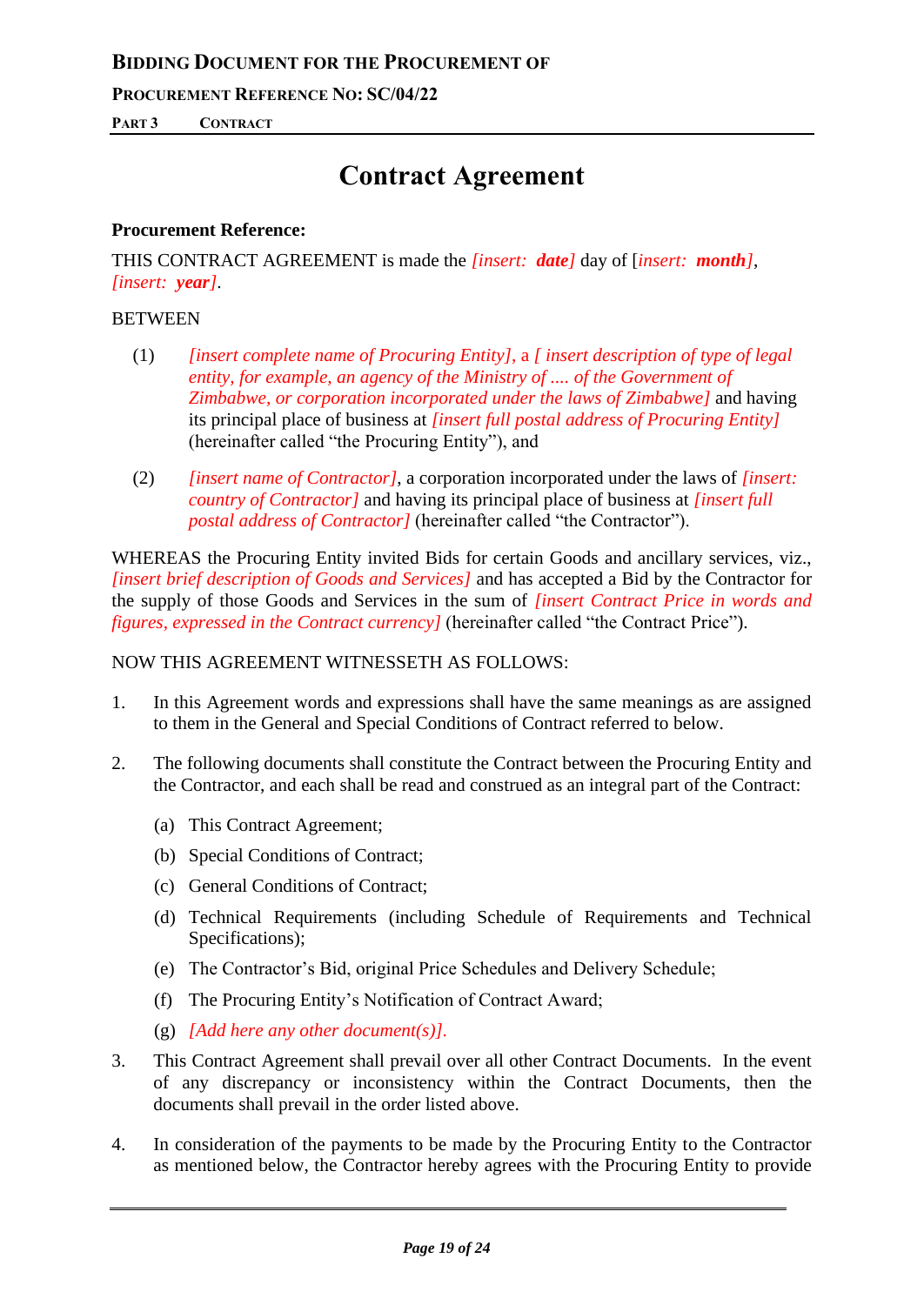#### **BIDDING DOCUMENT FOR THE PROCUREMENT OF**

#### **PROCUREMENT REFERENCE NO: SC/04/22**

#### **PART 3 CONTRACT**

the Goods and Services and to remedy any defects in them in conformity with the Contract.

5. The Procuring Entity hereby agrees to pay the Contractor in consideration of the provision of the Goods and Services and the remedying of any defects in them, the Contract Price or such other sum as may become payable under the Contract at the times and in the manner prescribed by the Contract.

IN WITNESS whereof the parties hereto have caused this Agreement to be executed in accordance with the laws of Zimbabwe on the day, month and year indicated above.

#### **For and on behalf of the Procuring Entity**

| Signed:             |                                          |
|---------------------|------------------------------------------|
| Name:               |                                          |
| In the capacity of: | [Title or other appropriate designation] |

#### **For and on behalf of the Contractor**

 $\blacksquare$ 

| Signed:             |                                          |
|---------------------|------------------------------------------|
| Name:               |                                          |
| In the capacity of: | [Title or other appropriate designation] |

 $\overline{\phantom{a}}$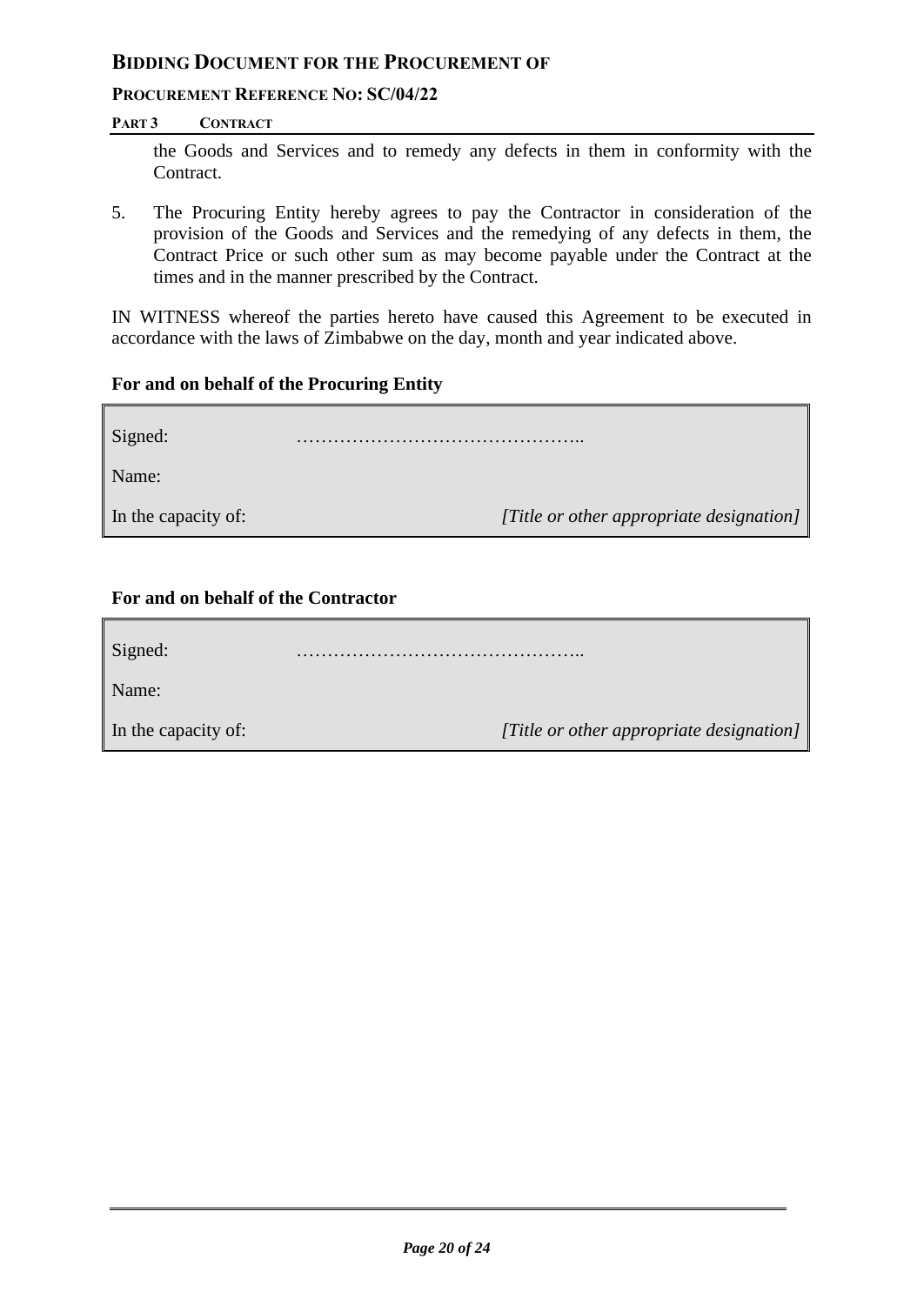**PROCUREMENT REFERENCE NO: SC/04/22**

**PART 3 CONTRACT**

### **General Conditions of Contract**

Any resulting contract is subject to the Zimbabwe General Conditions of Contract (GCC) for the Procurement of Goods (copy available on request) except where modified by the Special Conditions below.

### **Special Conditions of Contract**

Procurement Reference Number: ……………………………………

The clause numbers given in the first column correspond with the relevant clause number of the General Conditions of Contract.

| <b>GCC</b><br>reference | <b>Special Conditions</b>                                                                                                                                                                                                                                                                                                                                                                                                                                                                                                  |
|-------------------------|----------------------------------------------------------------------------------------------------------------------------------------------------------------------------------------------------------------------------------------------------------------------------------------------------------------------------------------------------------------------------------------------------------------------------------------------------------------------------------------------------------------------------|
| GCC 7.5                 | <b>Eligible Countries:</b> All countries are eligible, except for <i>[list countries]</i> .                                                                                                                                                                                                                                                                                                                                                                                                                                |
| <b>GCC 8.1</b>          | <b>Notices:</b> Any notice shall be sent to the following addresses:                                                                                                                                                                                                                                                                                                                                                                                                                                                       |
|                         | For the Procuring Entity, the address shall be as given in the Contract document and<br>the contact shall be <i>[state name of contact and the location where he/she can be</i><br>found].                                                                                                                                                                                                                                                                                                                                 |
|                         | For the Contractor, the address shall be as given in the Bid and the contact shall be                                                                                                                                                                                                                                                                                                                                                                                                                                      |
|                         | {state name of contact}                                                                                                                                                                                                                                                                                                                                                                                                                                                                                                    |
| <b>GCC 19.1</b>         | <b>Liquidated Damages:</b> Liquidated Damages in terms of section 88 of the Act<br>shall/shall not <i>[delete as appropriate]</i> apply. [Where applicable, state the<br>percentage of the delivered price of the delayed Goods or unperformed Services for<br>each week or part thereof of delay until actual delivery or performance, up to a<br>maximum deduction after which the Contract may be terminated. State the terms of<br>liquidated damages by specifying the details as required in section 88 of the Act.] |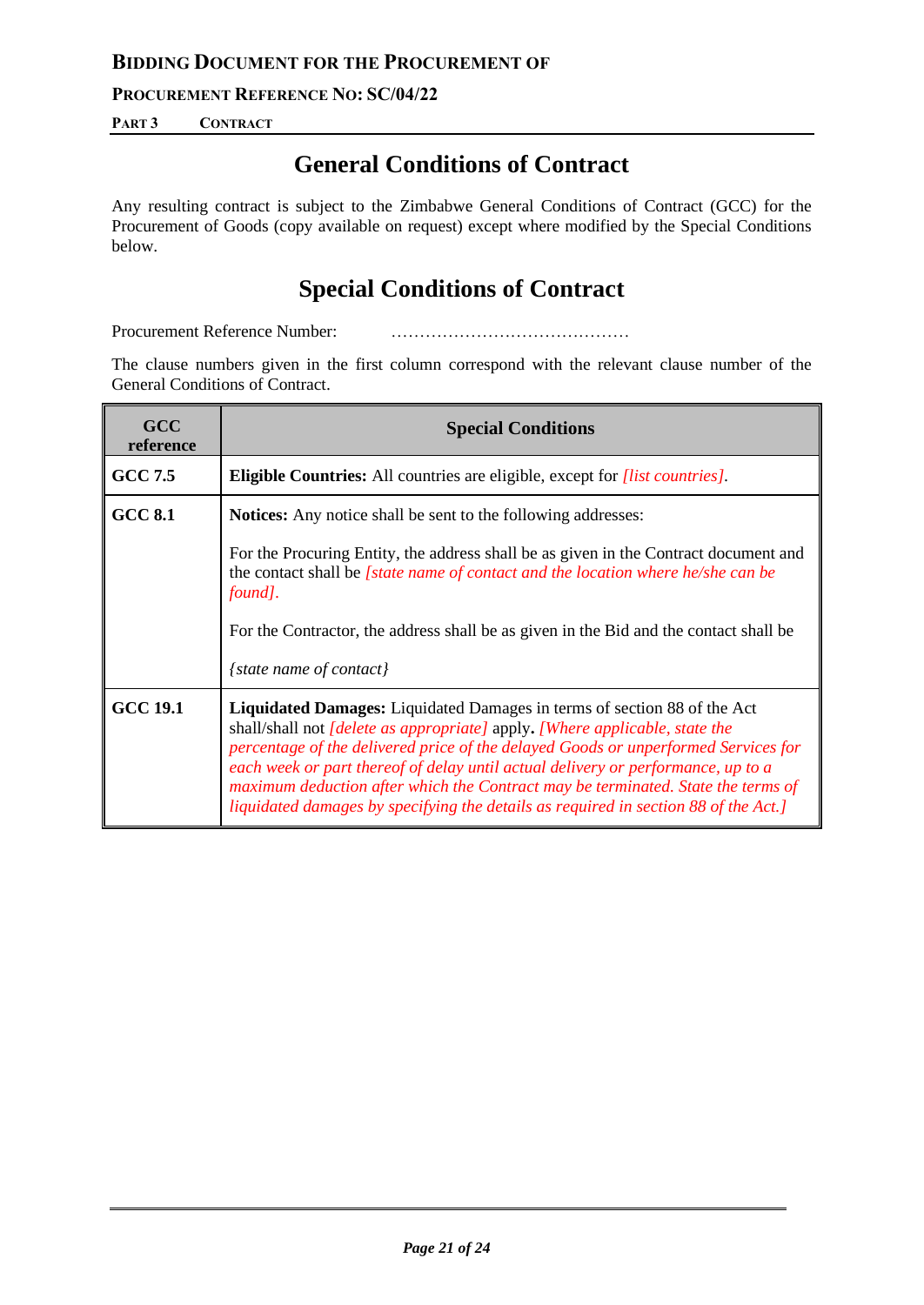#### **BIDDING DOCUMENT FOR THE PROCUREMENT OF**

#### **PROCUREMENT REFERENCE NO: SC/04/22**

#### **PART 3 CONTRACT**

| GCC<br>reference | <b>Special Conditions</b>                                                                                                                                                                                                                                                                                                                                                                                                                                                                                                                                         |
|------------------|-------------------------------------------------------------------------------------------------------------------------------------------------------------------------------------------------------------------------------------------------------------------------------------------------------------------------------------------------------------------------------------------------------------------------------------------------------------------------------------------------------------------------------------------------------------------|
| <b>GCC 21.2</b>  | Packing, Marking and Documentation: The goods shall meet the following special<br>packing requirements in addition to the general requirements stated in GCC clause<br>21.1 [State any special packing requirements]                                                                                                                                                                                                                                                                                                                                              |
|                  | The documents to be furnished by the Contractor are:                                                                                                                                                                                                                                                                                                                                                                                                                                                                                                              |
|                  | [insert the required documents, such as a negotiable bill of lading, a non-negotiable<br>sea way bill, an airway bill, a railway consignment note, a road consignment note,<br>insurance certificate, Manufacturer's or Contractor's warranty certificate,<br>inspection certificate issued by nominated inspection agency, Contractor's factory<br>shipping details etc]                                                                                                                                                                                         |
|                  | <b>Sample provision - For Goods supplied from abroad:</b>                                                                                                                                                                                                                                                                                                                                                                                                                                                                                                         |
|                  | Upon shipment, the Contractor shall notify the Procuring Entity and the insurance<br>company in writing of the full details of the shipment. In the event of Goods sent by<br>airfreight, the Contractor shall notify the Procuring Entity a minimum of forty-eight<br>(48) hours ahead of dispatch, the name of the carrier, the flight number, the expected<br>time of arrival, and the waybill number. The Contractor shall email and then send by<br>courier the following documents to the Procuring Entity, with a copy to the<br>insurance company:        |
|                  | (i)<br>one original and two copies of the Contractor's invoice, showing the<br>Procuring Entity as the consignee; the Contract number, Goods description,<br>quantity, unit price, and total amount. Invoices must be signed in original;                                                                                                                                                                                                                                                                                                                         |
|                  | one original and two copies of the negotiable, clean, on-board through bill<br>(ii)<br>of lading marked "freight prepaid" and showing Procuring Entity as the<br>consignee and Notify Party as stated in the Contract, with delivery through<br>to final destination as per the Schedule of Requirements and two copies of<br>non-negotiable bill of lading, road consignment note, truck or air waybill, or<br>multimodal transport document, marked "freight prepaid" and showing<br>delivery through to final destination as per the Schedule of Requirements; |
|                  | two copies of the packing list identifying contents of each package;<br>(iii)                                                                                                                                                                                                                                                                                                                                                                                                                                                                                     |
|                  | copy of the Insurance Certificate, showing the Procuring Entity as the<br>(iv)<br>beneficiary;                                                                                                                                                                                                                                                                                                                                                                                                                                                                    |
|                  | one original of the manufacturer's or Contractor's Warranty Certificate<br>(v)<br>covering all items supplied;                                                                                                                                                                                                                                                                                                                                                                                                                                                    |
|                  | original copy of the Certificate of Inspection furnished to the Contractor by<br>(vi)<br>the nominated inspection agency and six copies [state whether inspection is<br>required];                                                                                                                                                                                                                                                                                                                                                                                |
|                  | (vii) [any other procurement-specific documents required for delivery/payment<br>purposes].                                                                                                                                                                                                                                                                                                                                                                                                                                                                       |
|                  | <b>Sample provision - For Goods from within Zimbabwe</b>                                                                                                                                                                                                                                                                                                                                                                                                                                                                                                          |
|                  | Upon or before delivery of the Goods, the Contractor shall notify the Procuring<br>Entity in writing and deliver the following documents to the Procuring Entity:                                                                                                                                                                                                                                                                                                                                                                                                 |
|                  | one original and ask 32 of pless of the Contractor's invoice, showing the<br>(i)<br>Procuring Entity, the Contract number, Goods' description, quantity, unit<br>price, and total amount. Invoices must be signed in original;                                                                                                                                                                                                                                                                                                                                    |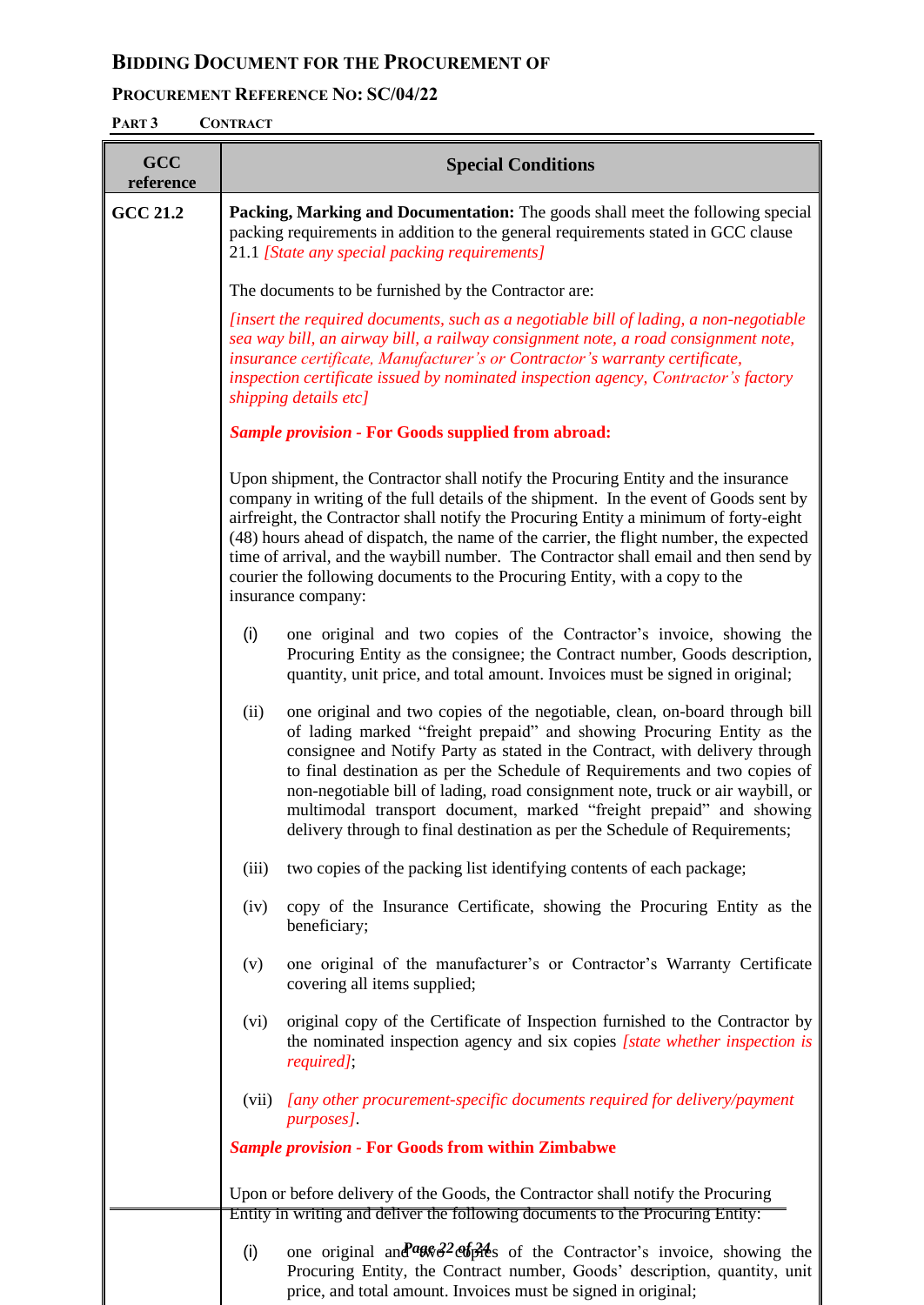#### **BIDDING DOCUMENT FOR THE PROCUREMENT OF**

#### **PROCUREMENT REFERENCE NO: SC/04/22**

**PART 3 CONTRACT**

| GCC<br>reference   | <b>Special Conditions</b>                                                                                                                                                                                                                                                                                                                                                                                                                                                                                                                                                                                                                    |
|--------------------|----------------------------------------------------------------------------------------------------------------------------------------------------------------------------------------------------------------------------------------------------------------------------------------------------------------------------------------------------------------------------------------------------------------------------------------------------------------------------------------------------------------------------------------------------------------------------------------------------------------------------------------------|
| <b>GCC 22.1</b>    | <b>Insurance:</b> The Goods shall be insured <i>[state whether as specified in the Incoterms</i><br>or any alternative arrangement.].                                                                                                                                                                                                                                                                                                                                                                                                                                                                                                        |
| GCC 23.1 &<br>23.2 | Inspections and tests: the tests and/or inspections of the Goods and Related<br>Services that the Contractor is required to carry at its own expense are: <i>[provide</i> ]<br>details including the place where the tests will be carried out or delete].                                                                                                                                                                                                                                                                                                                                                                                   |
| <b>GCC 24.1</b>    | Performance security: The Contractor shall provide a performance security of<br>[state a fixed amount or percentage, which shall be no more than ten (10) per cent]<br>of the Contract Price. The performance security shall be denominated in the currency<br>of the Contract and issued by a Bank located in Zimbabwe or a foreign Bank through<br>correspondence with a Bank located in Zimbabwe or from another financial<br>institution acceptable to the Procuring Entity. The format shall be based on the<br>template following the Special Conditions of Contract in this Part [Delete if<br>performance security is not required.] |
| <b>GCC 24.4</b>    | Reduction of performance security [State whether the Performance Security will<br>be progressively reduced in line with the Contractor's progress in delivering or<br>completing the procurement requirement to which the security relates]                                                                                                                                                                                                                                                                                                                                                                                                  |
| <b>GCC 25.1</b>    | <b>Warranty:</b> The period of the warranty shall be [state number of] months.                                                                                                                                                                                                                                                                                                                                                                                                                                                                                                                                                               |
| GCC 25.6           | Failure to remedy a defect: The period allowed to the Contractor to remedy a<br>defect during the period of the Warranty shall be [state number of months or days].                                                                                                                                                                                                                                                                                                                                                                                                                                                                          |
| <b>GCC 29.1</b>    | <b>Price adjustments:</b> The following price adjustments are applicable <i>[State any</i><br>arrangements for adjustment of the contract price.]                                                                                                                                                                                                                                                                                                                                                                                                                                                                                            |
| <b>GCC 30.1</b>    | Terms of Payment: The structure of payments shall be:<br><b>Sample provision</b>                                                                                                                                                                                                                                                                                                                                                                                                                                                                                                                                                             |
|                    | <b>Advance payment:</b> [State whether any advance payment, as defined in section 63<br>$(1)$ of the Regulations is to be made and any security required or delete this<br>provision.]                                                                                                                                                                                                                                                                                                                                                                                                                                                       |
|                    | <b>On Delivery:</b> Ninety (90) per cent of the Contract Price shall be paid within a<br>maximum of sixty (60) days of receipt of the Goods and upon submission of the<br>documents specified in GCC Clause 13.                                                                                                                                                                                                                                                                                                                                                                                                                              |
|                    | <b>On Acceptance:</b> The remaining ten (10) per cent of the Contract Price shall be paid<br>to the Contractor within thirty (30) days after the date of the acceptance certificate<br>for the respective delivery issued by the Procuring Entity.                                                                                                                                                                                                                                                                                                                                                                                           |
| <b>GCC 31.1</b>    | <b>Contract Administration Fee: The Contract Administration Fee set out in Part V of</b><br>the Fifth Schedule of the Regulations is due upon the signing of the Contract and the<br>applicable Fee is \$ [State applicable Fee or delete].                                                                                                                                                                                                                                                                                                                                                                                                  |